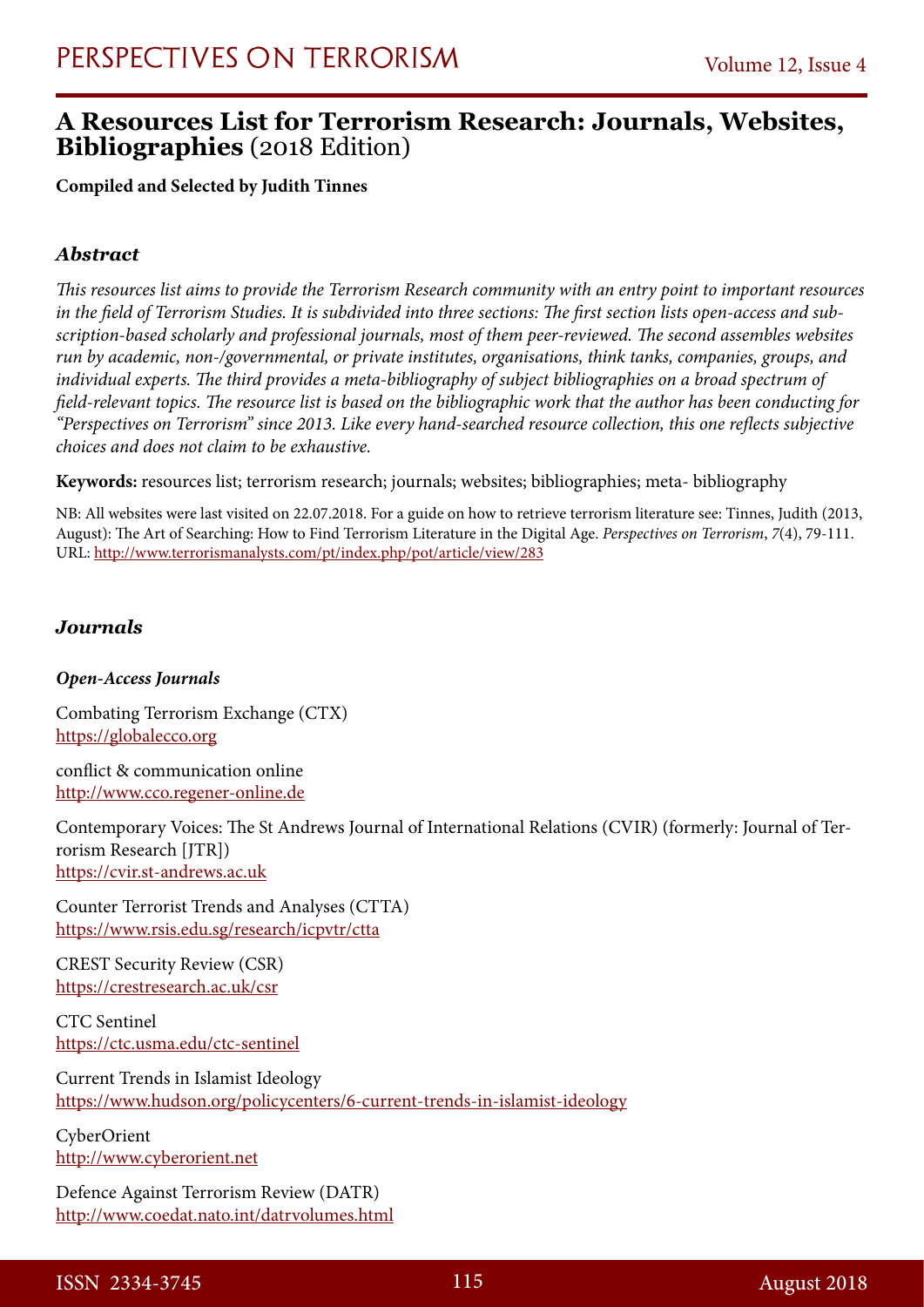Georgetown Security Studies Review (GSSR) [http://georgetownsecuritystudiesreview.org](http://georgetownsecuritystudiesreview.org/)

Global Security Studies (GSS) [http://globalsecuritystudies.com](http://globalsecuritystudies.com/)

Harvard National Security Journal (NSJ) [http://harvardnsj.org](http://harvardnsj.org/)

Homeland Security Affairs [https://www.hsaj.org](https://www.hsaj.org/)

International Journal of Conflict and Violence (IJCV) [http://www.ijcv.org](http://www.ijcv.org/)

International Journal of Safety and Security in Tourism/Hospitality (IJSSTH) <http://www.palermo.edu/economicas/cbrs/ijssth.html>

Journal EXIT-Deutschland (JEX) <http://journals.sfu.ca/jed>

Journal for Deradicalization (JD) <http://journals.sfu.ca/jd>

Journal of 9/11 Studies [http://www.journalof911studies.com](http://www.journalof911studies.com/)

Journal of Counter Terrorism & Homeland Security International, The <http://www.iacsp.com/publications.php>[Recent volumes are open-access and can be retrieved from [https://](https://issuu.com/fusteros) [issuu.com/fusteros\]](https://issuu.com/fusteros)

Journal of Human Security (JoHS) <http://www.librelloph.com/journalofhumansecurity>

Journal of International Security Affairs, The [http://www.jinsa.org/securityaffairs\\_drupal](http://www.jinsa.org/securityaffairs_drupal)

Journal of National Security Law and Policy (JNSLP) [http://www.jnslp.com](http://www.jnslp.com/)

Journal of Social and Political Psychology (JSPP) [https://jspp.psychopen.eu](https://jspp.psychopen.eu/)

Journal of Strategic Security (JSS) <http://scholarcommons.usf.edu/jss>

Journal of Terrorism & Cyber Insurance, The (JTCI) [http://www.terrorismcyberinsurance.com](http://www.terrorismcyberinsurance.com/)

Journal on Terrorism and Security Analysis, The (JTSA) <http://satsa.syr.edu/home/journal>

Kriminalpolizei, Die [https://www.kriminalpolizei.de](https://www.kriminalpolizei.de/)

Middle East Media and Book Reviews Online (MEMBR) [http://middleeastreviewsonline.com](http://middleeastreviewsonline.com/)

Middle East Quarterly, The (MEQ)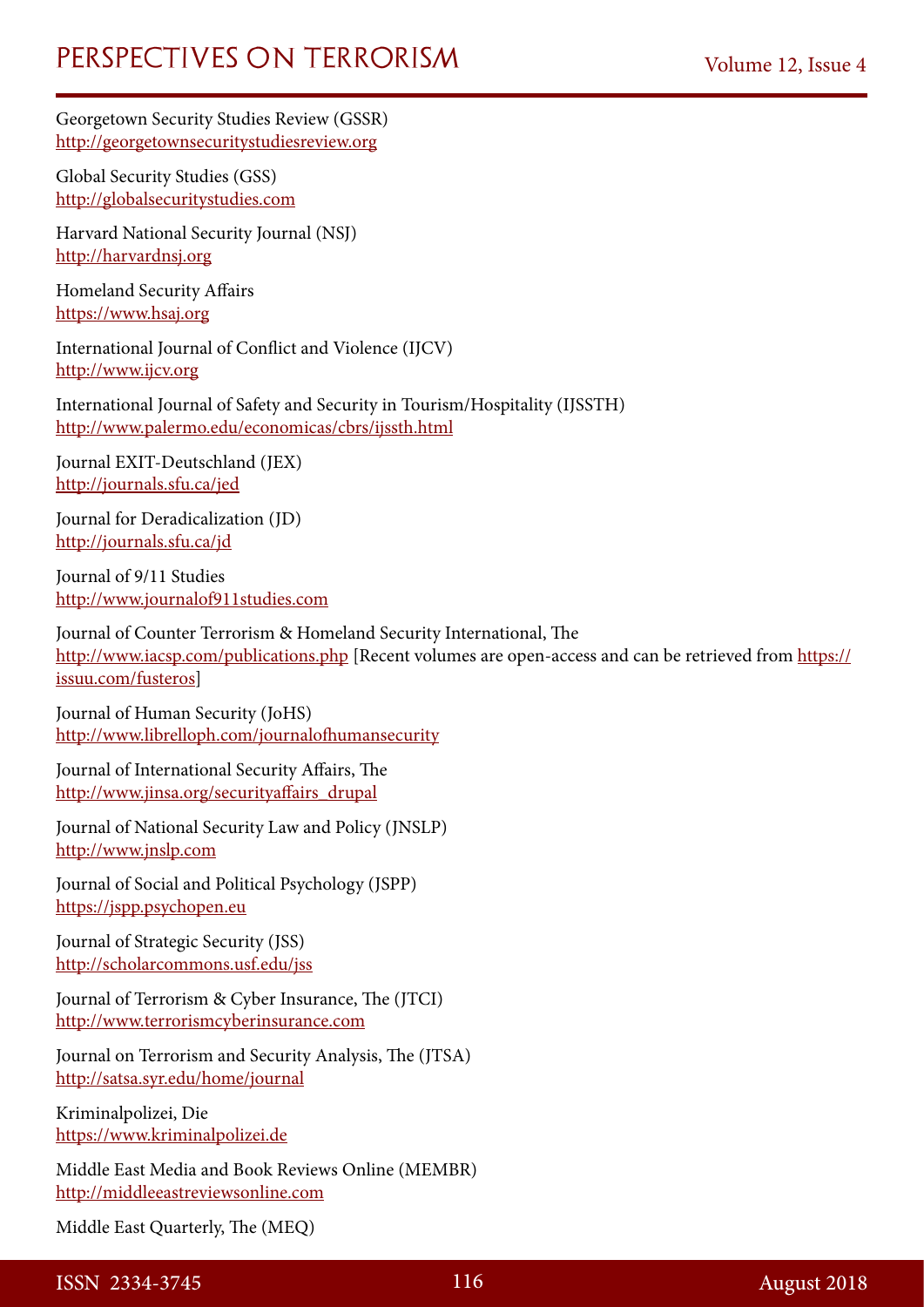#### <http://www.meforum.org/meq>

Middle East Review of International Affairs (MERIA) <http://www.rubincenter.org/about-meria>

Military Review (MR) <http://www.armyupress.army.mil/Military-Review>

Pakistan Journal of Criminology (PJC) [http://www.pjcriminology.com](http://www.pjcriminology.com/)

Parameters <https://ssi.armywarcollege.edu/pubs/parameters>

Peace and Security Review <http://www.bipss.org.bd/index.php/section/bipss-journal>

per Concordiam [http://perconcordiam.com](http://perconcordiam.com/)

Perspectives on Terrorism (PT) <https://www.universiteitleiden.nl/perspectives-on-terrorism>

PRISM <http://cco.ndu.edu/Publications/PRISM.aspx>

Sicurezza, Terrorismo e Società (Security, Terrorism and Society) [http://www.sicurezzaterrorismosocieta.it](http://www.sicurezzaterrorismosocieta.it/)

Small Wars Journal (SWJ) <http://smallwarsjournal.com/jrnl>

Stability [https://www.stabilityjournal.org](https://www.stabilityjournal.org/)

Syria Studies <https://ojs.st-andrews.ac.uk/index.php/syria>

Terrorism: An Electronic Journal and Knowledge Base [https://www.terrorismelectronicjournal.org](https://www.terrorismelectronicjournal.org/)

Terrorism Monitor (TM) <https://jamestown.org/programs/tm>

### *Subscription-Based Journals*

African Security <https://www.tandfonline.com/loi/uafs20>

Behavioral Sciences of Terrorism and Political Aggression <https://www.tandfonline.com/loi/rirt20>

Caucasus Survey <https://www.tandfonline.com/loi/rcau20>

Conflict Management and Peace Science (CMPS) <http://journals.sagepub.com/home/cmp>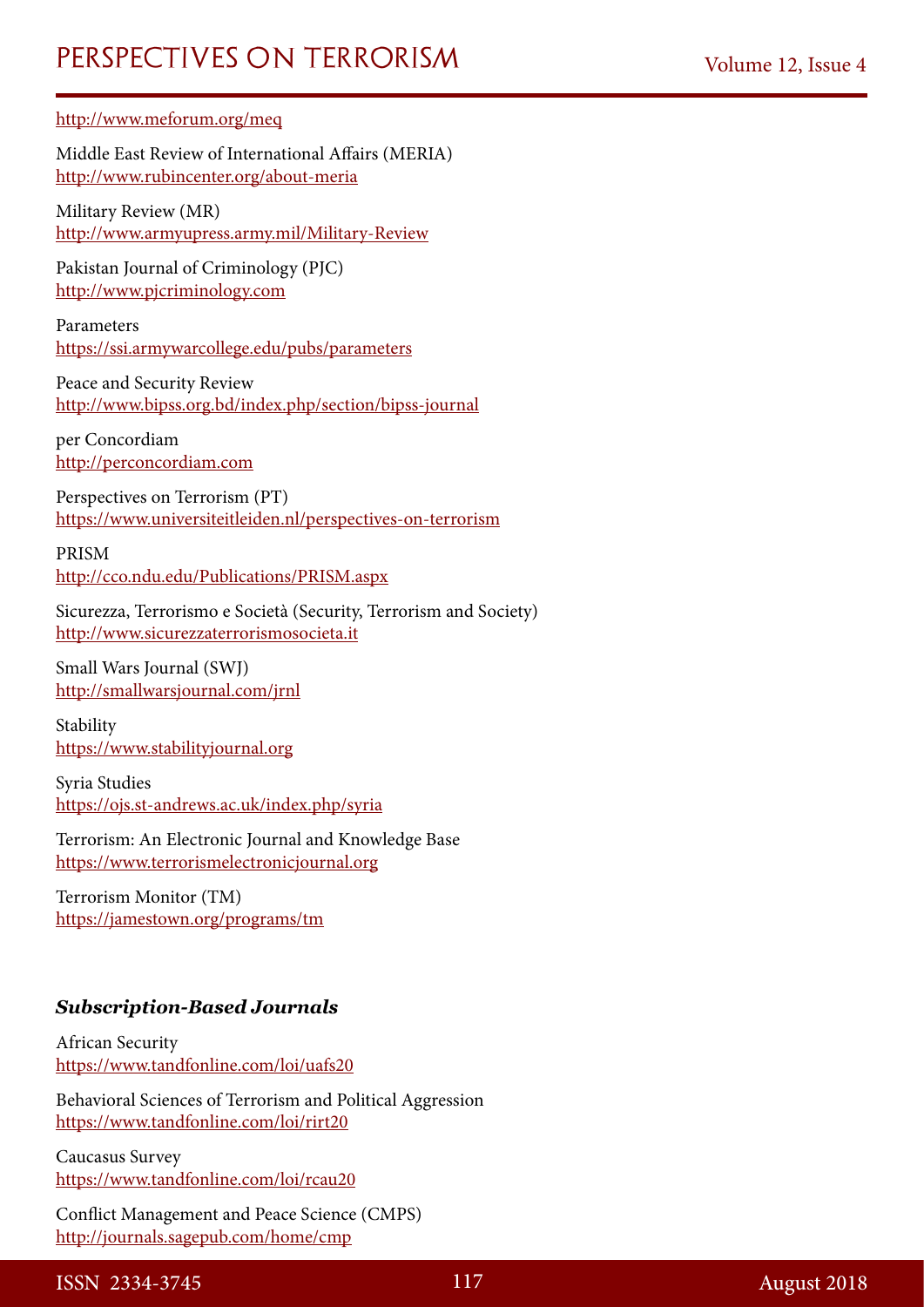Counter Terrorist, The [http://www.thecounterterroristmag.com](http://www.thecounterterroristmag.com/)

Critical Studies on Terrorism <https://www.tandfonline.com/loi/rter20>

Democracy and Security <https://www.tandfonline.com/loi/fdas20>

Dynamics of Asymmetric Conflict: Pathways toward terrorism and genocide (DAC) <https://www.tandfonline.com/loi/rdac20>

European Journal of International Security (EJIS) <https://www.cambridge.org/core/journals/european-journal-of-international-security>

Fletcher Forum of World Affairs, The [http://www.fletcherforum.org](http://www.fletcherforum.org/)

Foreign Affairs [https://www.foreignaffairs.com](https://www.foreignaffairs.com/)

Foreign Policy (FP) [http://foreignpolicy.com](http://foreignpolicy.com/)

Global Crime <https://www.tandfonline.com/loi/fglc20>

Health Security <https://www.liebertpub.com/loi/hs>

Intelligence and National Security <https://www.tandfonline.com/loi/fint20>

International Affairs <https://academic.oup.com/ia>

International Interactions <https://www.tandfonline.com/loi/gini20>

International Journal of Contemporary Iraqi Studies <https://www.intellectbooks.co.uk/journals/view-Journal,id=144>

International Journal of Cyber Warfare and Terrorism (IJCWT) <https://www.igi-global.com/journal/international-journal-cyber-warfare-terrorism>

International Journal of Terrorism and Political Hot Spots [https://www.novapublishers.com/catalog/product\\_info.php?products\\_id=4705](https://www.novapublishers.com/catalog/product_info.php?products_id=4705)

International Security (IS) <https://www.mitpressjournals.org/loi/isec>

Islamophobia Studies Journal (ISJ) <https://www.jstor.org/journal/islastudj>

Jane's Intelligence Review <https://ihsmarkit.com/products/janes-intelligence-review.html>

Journal for Intelligence, Propaganda and Security Studies (JIPSS) <http://www.acipss.org/journal>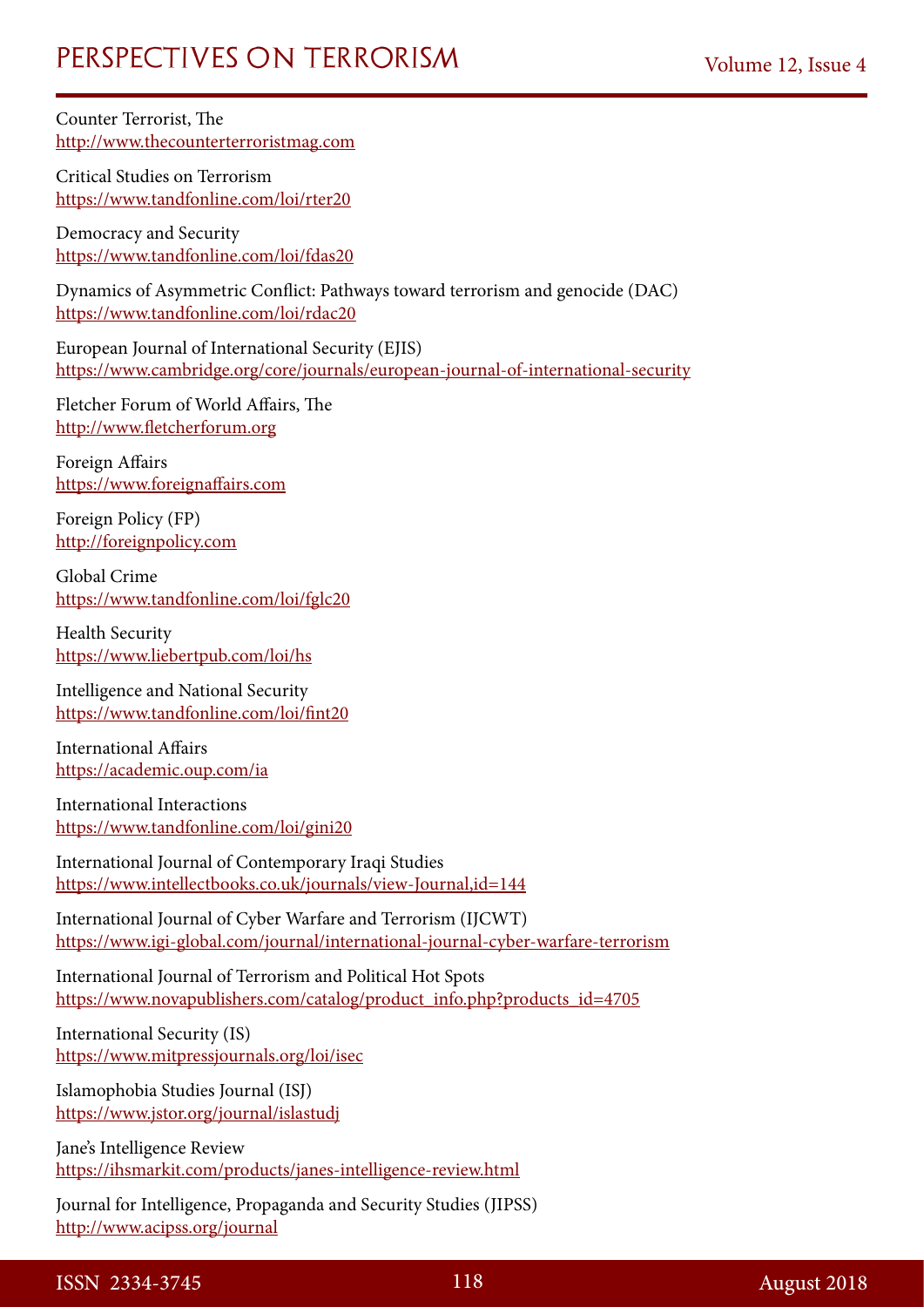Journal for the Study of Radicalism (JSR) <http://msupress.org/journals/jsr>

Journal of Aggression, Conflict and Peace Research <http://www.emeraldinsight.com/loi/jacpr>

Journal of Applied Security Research: Prevention and Response in Asset Protection, Terrorism and Violence <https://www.tandfonline.com/loi/wasr20>

Journal of Arab & Muslim Media Research <https://www.intellectbooks.co.uk/journals/view-Journal,id=148>

Journal of Conflict Resolution (JCR) <http://journals.sagepub.com/home/jcr>

Journal of Democracy [https://www.journalofdemocracy.org](https://www.journalofdemocracy.org/)

Journal of Homeland Security and Emergency Management (JHSEM) <https://www.degruyter.com/view/j/jhsem>

Journal of Military Ethics (JME) <https://www.tandfonline.com/loi/smil20>

Journal of Muslim Minority Affairs <https://www.tandfonline.com/loi/cjmm20>

Journal of Peace Research (JPR) <http://journals.sagepub.com/home/jpr>

Journal of Policing, Intelligence and Counter Terrorism (JPICT) <https://www.tandfonline.com/loi/rpic20>

Journal of Religion and Violence (JRV) <https://www.pdcnet.org/jrv/Journal-of-Religion-and-Violence>

Journal on the Use of Force and International Law (JUFIL) <https://www.tandfonline.com/loi/rjuf20>

Media, War & Conflict <http://journals.sagepub.com/home/mwc>

Middle East Journal, The (MEJ) <http://muse.jhu.edu/journal/459>

Middle East Policy <https://onlinelibrary.wiley.com/journal/14754967>

Militant Leadership Monitor (MLM) <https://jamestown.org/programs/mlm>

Orbis <https://www.sciencedirect.com/journal/orbis>

Political Psychology <https://onlinelibrary.wiley.com/journal/14679221>

Politics, Religion & Ideology <https://www.tandfonline.com/loi/ftmp21>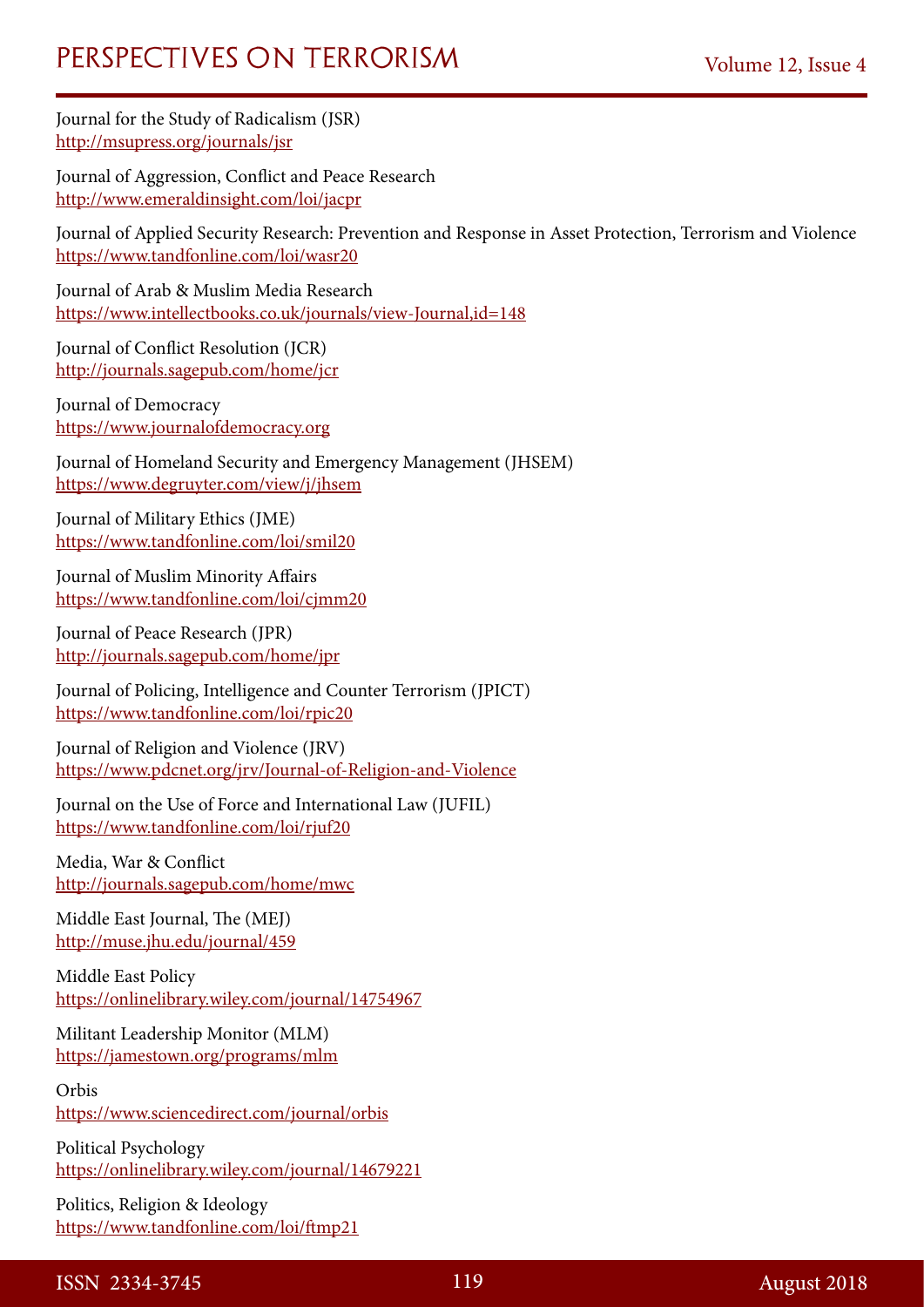RUSI Journal, The <https://www.tandfonline.com/loi/rusi20>

Security Dialogue <http://journals.sagepub.com/home/sdi>

Security Studies <https://www.tandfonline.com/loi/fsst20>

Small Wars & Insurgencies <https://www.tandfonline.com/loi/fswi20>

Studies in Conflict & Terrorism <https://www.tandfonline.com/loi/uter20>

Survival <https://www.tandfonline.com/loi/tsur20>

Terrorism and Political Violence <https://www.tandfonline.com/loi/ftpv20>

Third World Quarterly (TWQ) <https://www.tandfonline.com/loi/ctwq20>

Washington Quarterly, The <https://tandfonline.com/loi/rwaq20>

#### *Websites*

Afghanistan Analysts Network (AAN) [https://www.afghanistan-analysts.org](https://www.afghanistan-analysts.org/)

Aljazeera Centre for Studies <http://studies.aljazeera.net/en>

Amnesty International [https://www.amnesty.org](https://www.amnesty.org/)

Arab Center for Research and Policy Studies (ACRPS) <https://www.dohainstitute.org/en>

ARK [http://arkgroupdmcc.com](http://arkgroupdmcc.com/)

Atlantic Council [http://www.atlanticcouncil.org](http://www.atlanticcouncil.org/)

Australian Strategic Policy Institute (ASPI) [https://www.aspi.org.au](https://www.aspi.org.au/)

Aymenn Jawad Al-Tamimi [http://www.aymennjawad.org](http://www.aymennjawad.org/)

Belfer Center for Science and International Affairs [https://www.belfercenter.org](https://www.belfercenter.org/)

Bellingcat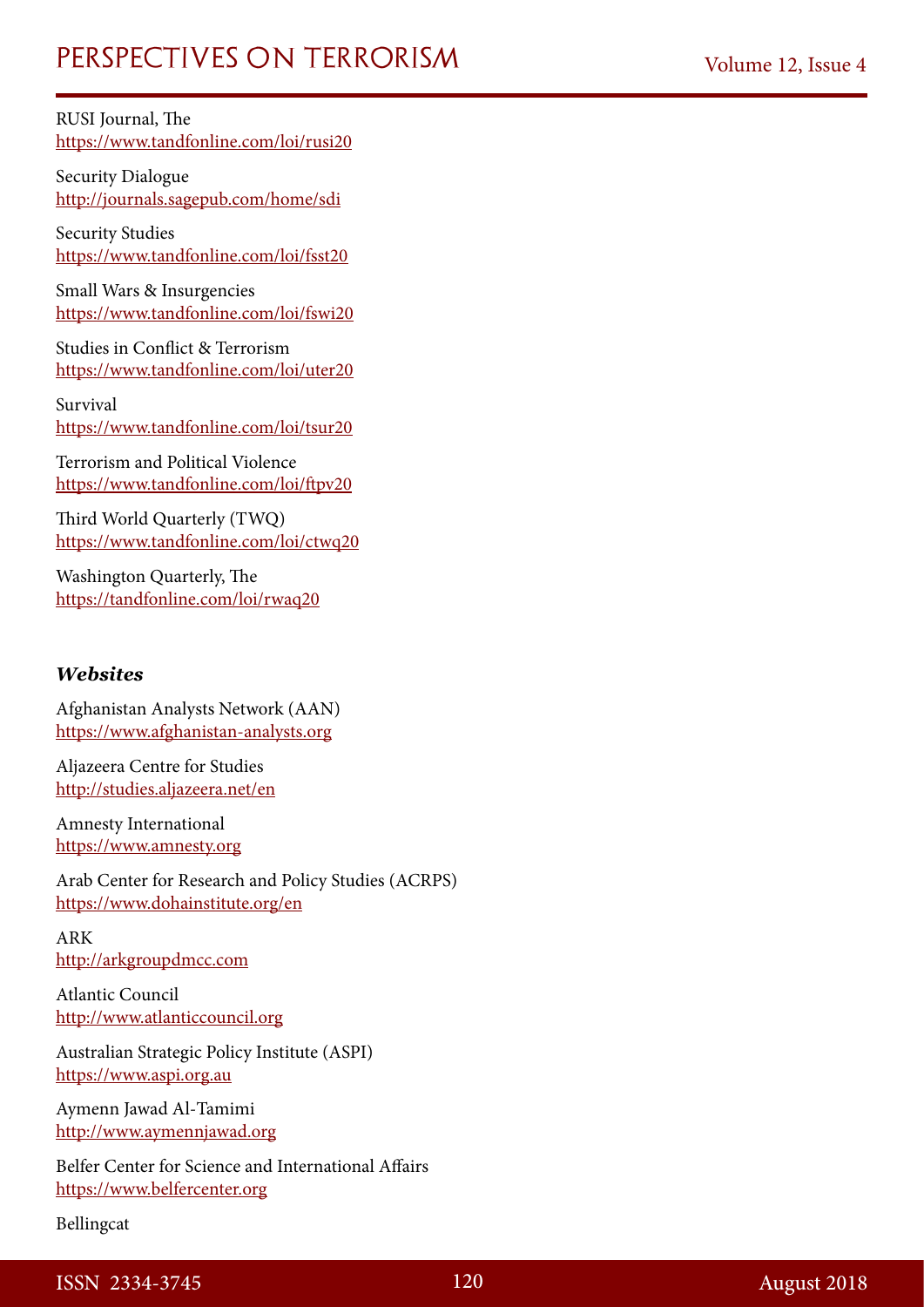[https://www.bellingcat.com](https://www.bellingcat.com/)

Bin Laden's Bookshelf <https://www.dni.gov/index.php/features/bin-laden-s-bookshelf>

Bipartisan Policy Center (BPC) [https://bipartisanpolicy.org](https://bipartisanpolicy.org/)

Bored Jihadi, The [http://boredjihadi.tumblr.com](http://boredjihadi.tumblr.com/)

Brookings Institution, The [https://www.brookings.edu](https://www.brookings.edu/)

C2 BRNE Diary [https://www.cbrne-terrorism-newsletter.com](https://www.cbrne-terrorism-newsletter.com/)

Canadian Network for Research on Terrorism, Security and Society (TSAS) [http://tsas.ca](http://tsas.ca/)

Canadian Security Intelligence Service (CSIS) <https://www.canada.ca/en/security-intelligence-service.html>

Carter Center, The [https://www.cartercenter.org](https://www.cartercenter.org/)

CATO Institute – Foreign Policy and National Security <https://www.cato.org/research/foreign-policy-national-security>

Center for a New American Security (CNAS) [https://www.cnas.org](https://www.cnas.org/)

Center for Asymmetric Threat Studies (CATS) <https://www.fhs.se/en/centre-for-societal-security/about-ctss/organization/cats.html>

Center for Security Studies (CSS) – Digital Library <http://www.css.ethz.ch/en/services/digital-library.html>

Center for Strategic and International Studies (CSIS) [https://www.csis.org](https://www.csis.org/)

Center for Terrorism and Security Studies (CTSS) <https://www.uml.edu/Research/CTSS>

Center for the Analysis of Terrorism (CAT) [http://cat-int.org](http://cat-int.org/)

Center on National Security at Fordham Law (CNS) [http://www.centeronnationalsecurity.org](http://www.centeronnationalsecurity.org/)

Centre for Conflict and Peace Studies (CAPS) [http://www.caps.af](http://www.caps.af/)

Centre for International and Strategic Analysis (SISA) <http://strategiskanalyse.no/index.php/en>

Centre for Research and Evidence on Security Threats (CREST) [https://crestresearch.ac.uk](https://crestresearch.ac.uk/)

Centre for Terrorism and Counterterrorism (CTC), Leiden University, Database Terrorism, Counterterror-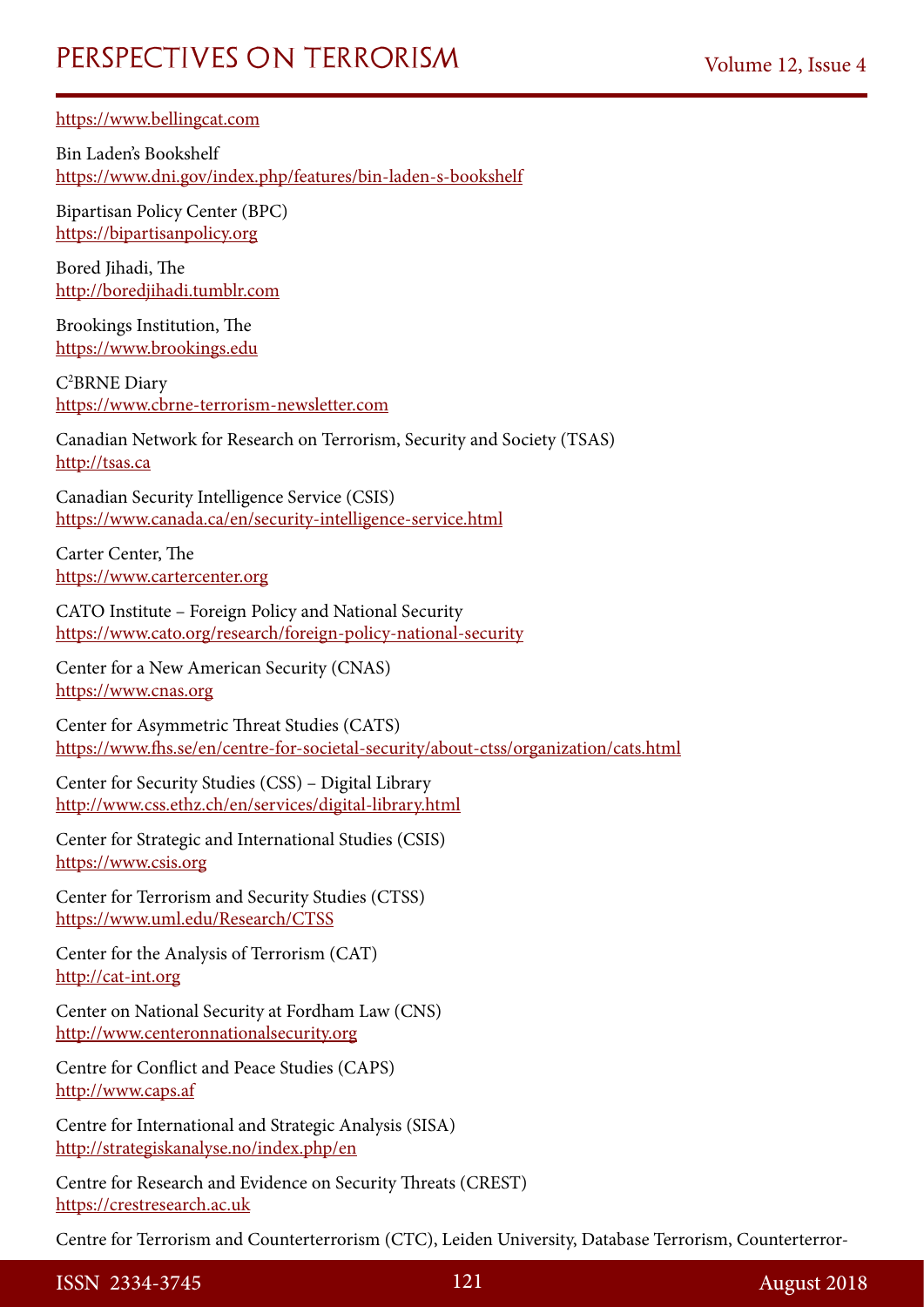ism and Radicalization [http://www.terrorismdata.leiden.edu](http://www.terrorismdata.leiden.edu/)

Centre for the Prevention of Radicalization Leading to Violence (CPRLV) <https://info-radical.org/en>

Centre of Excellence – Defence Against Terrorism (COE-DAT) [http://www.coedat.nato.int](http://www.coedat.nato.int/)

Chatham House [https://www.chathamhouse.org](https://www.chathamhouse.org/)

Chicago Project on Security and Threats (CPOST) [https://cpost.uchicago.edu](https://cpost.uchicago.edu/)

CNA [https://www.cna.org](https://www.cna.org/)

Combating Terrorism Center (CTC) [https://ctc.usma.edu](https://ctc.usma.edu/)

Conflict Barometer <https://hiik.de/conflict-barometer/?lang=en>

Consortium for Mathematical and Computational Methods in Counterterrorism – Mathematical and Computational Methods in Counterterrorism <http://www.rit.edu/cos/sms/cmmc/index.php>

Council on Foreign Relations (CFR) [https://www.cfr.org](https://www.cfr.org/)

Counter Extremism Project (CEP) [https://www.counterextremism.com](https://www.counterextremism.com/)

counterideology 2 [https://counterideology2.wordpress.com](https://counterideology2.wordpress.com/)

Country Reports on Terrorism <https://www.state.gov/j/ct/rls/crt/index.htm>

Crime Terror Nexus [https://crimeterrornexus.com](https://crimeterrornexus.com/)

Crown Center for Middle East Studies <http://www.brandeis.edu/crown>

Cyberterrorism Project, The [http://www.cyberterrorism-project.org](http://www.cyberterrorism-project.org/)

Daesh Daily [http://www.daeshdaily.com](http://www.daeshdaily.com/)

Danish Institute for International Studies (DIIS) <https://www.diis.dk/en>

Demos [https://www.demos.co.uk](https://www.demos.co.uk/)

Deutsche Arbeitsgemeinschaft Vorderer Orient für gegenwartsbezogene Forschung und Dokumentation e.V.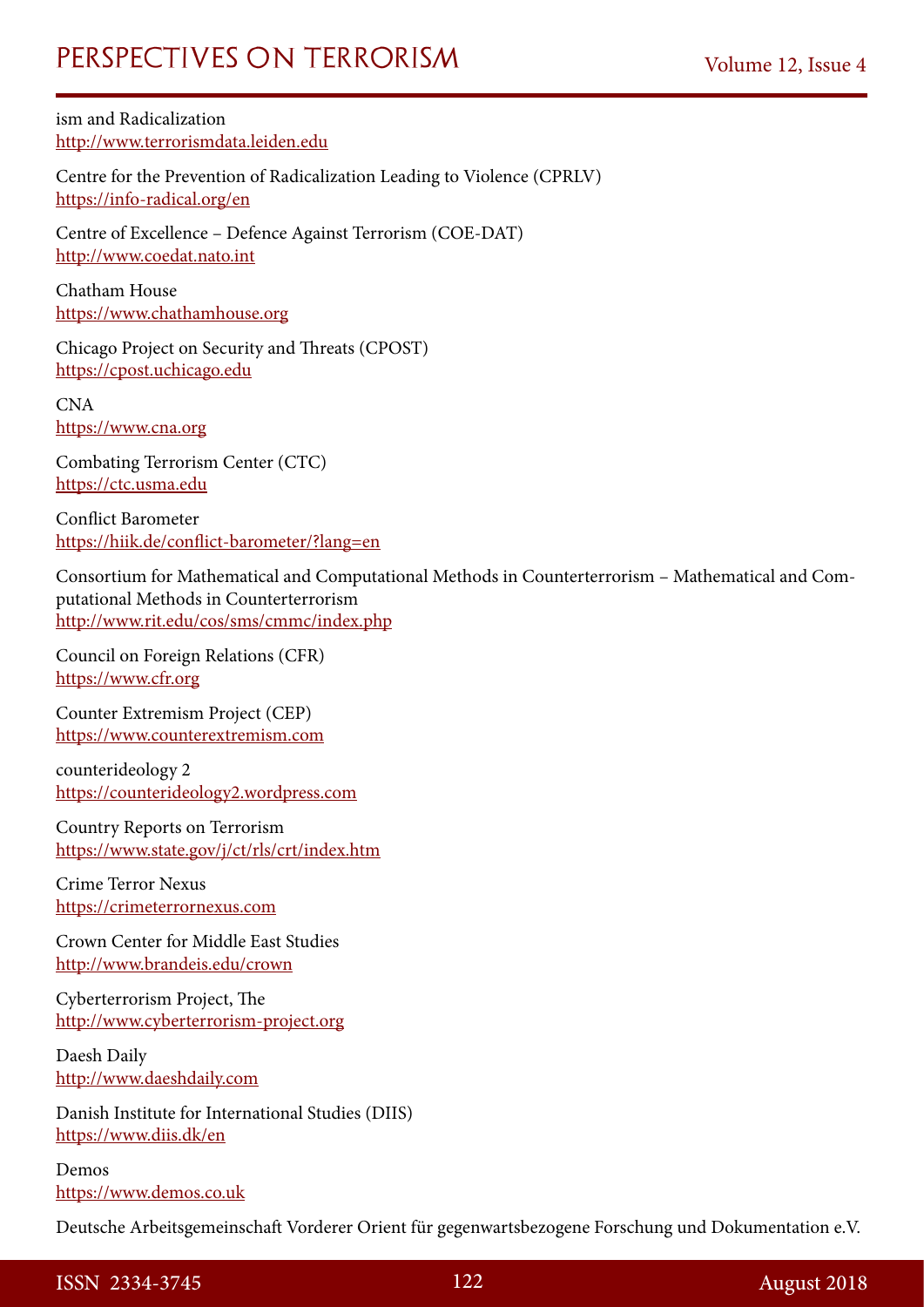(DAVO) [http://davo1.de](http://davo1.de/)

Digital Islam [http://www.digitalislam.eu](http://www.digitalislam.eu/)

emmejihad [https://emmejihad.wordpress.com](https://emmejihad.wordpress.com/)

Empirical Studies of Conflict Project (ESOC) [https://esoc.princeton.edu](https://esoc.princeton.edu/)

European Consortium for Political Research (ECPR) Standing Group on Extremism & Democracy [http://www.extremism-and-democracy.com](http://www.extremism-and-democracy.com/)

European Eye on Radicalization (EER) [https://eeradicalization.com](https://eeradicalization.com/)

Europol – Crime Areas: Terrorism <https://www.europol.europa.eu/crime-areas-and-trends/crime-areas/terrorism>

Eye On ISIS in Libya (EOIL) [http://eyeonisisinlibya.com](http://eyeonisisinlibya.com/)

FATA Research Centre (FRC) [http://frc.org.pk](http://frc.org.pk/)

Federation of American Scientists (FAS) – Congressional Research Service Reports on Terrorism <https://fas.org/sgp/crs/terror/index.html>

Foreign Policy Research Institute (FPRI) [https://www.fpri.org](https://www.fpri.org/)

Forsvarets forskningsinstitutt (FFI) [Norwegian Defense Research Establishment] <http://www.ffi.no/en>

Foundation for Defense of Democracies (FDD) [http://www.defenddemocracy.org](http://www.defenddemocracy.org/)

From Chechnya To Syria [http://www.chechensinsyria.com](http://www.chechensinsyria.com/)

General Intelligence and Security Service of the Netherlands (AIVD) [https://english.aivd.nl](https://english.aivd.nl/)

German Institute of Global and Area Studies (GIGA) <https://www.giga-hamburg.de/en>

German Institute on Radicalization and De-radicalization Studies (GIRDS) [http://girds.org](http://girds.org/)

German Jihad, The [https://germanjihad.wordpress.com](https://germanjihad.wordpress.com/)

Global Center on Cooperative Security [http://www.globalcenter.org](http://www.globalcenter.org/)

Global Muslim Brotherhood Daily Watch (GMBDW), The [https://www.globalmbwatch.com](https://www.globalmbwatch.com/)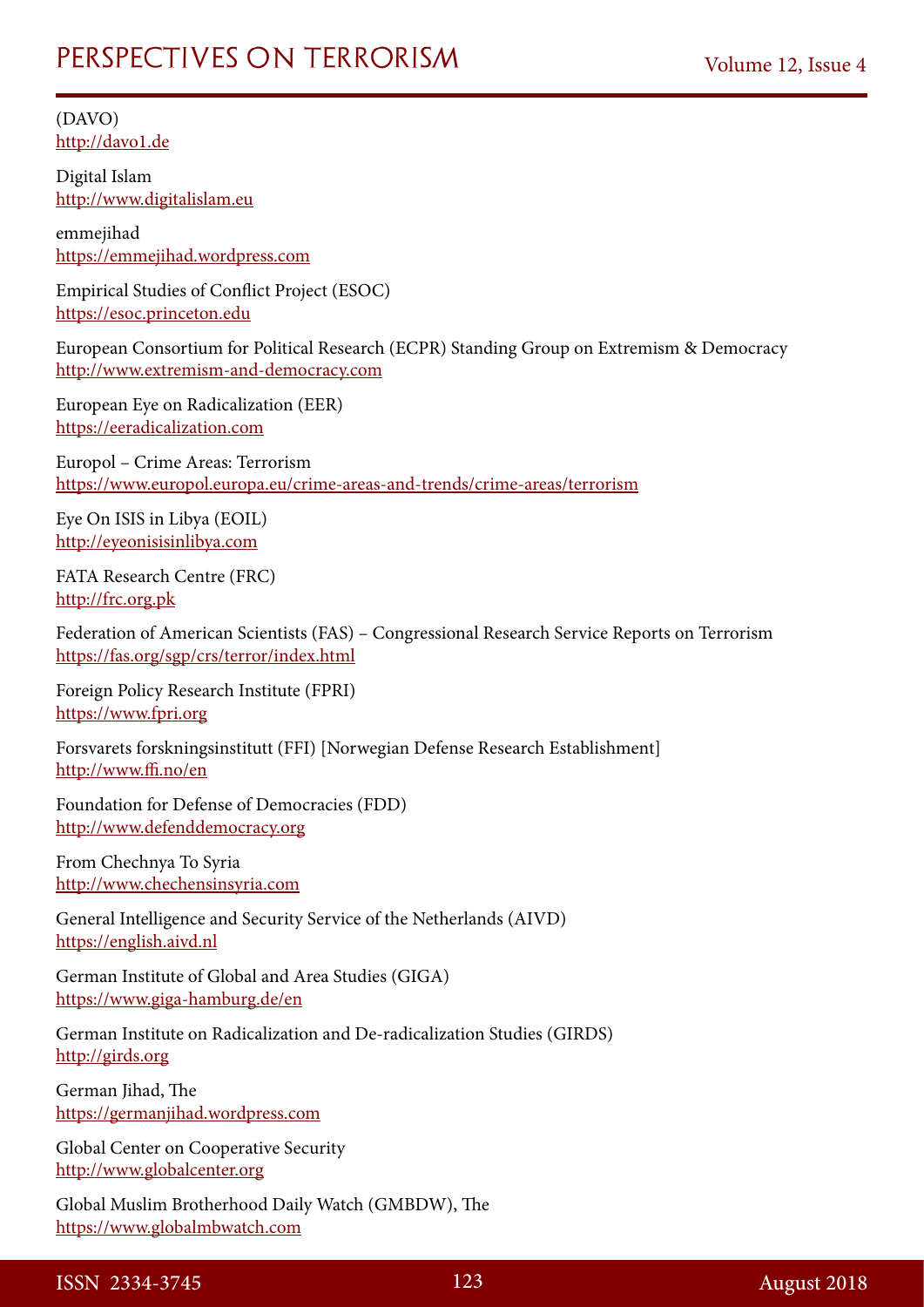Global Terrorism Research Project (GTRP) <https://ds-drupal.haverford.edu/aqsi>

Governance and Social Development Resource Centre (GSDRC) [http://www.gsdrc.org](http://www.gsdrc.org/)

GW Program on Extremism [https://extremism.gwu.edu](https://extremism.gwu.edu/)

Handa Centre for the Study of Terrorism and Political Violence (CSTPV), The <https://www.st-andrews.ac.uk/~cstpv>

Hate Speech International (HSI) [https://www.hate-speech.org](https://www.hate-speech.org/)

Hedayah [http://www.hedayah.ae](http://www.hedayah.ae/)

Henry Jackson Society, The (HJS) [https://henryjacksonsociety.org](https://henryjacksonsociety.org/)

House Committee on Homeland Security, Subcommittee on Counterterrorism and Intelligence [https://homeland.house.gov/subcommittee/counterterrorism\\_and\\_intelligence\\_subcommittee](https://homeland.house.gov/subcommittee/counterterrorism_and_intelligence_subcommittee)

Hudson Institute [https://www.hudson.org](https://www.hudson.org/)

Human Rights Data Analysis Group (HRDAG) [https://hrdag.org](https://hrdag.org/)

Human Rights Watch (HRW) [https://www.hrw.org](https://www.hrw.org/)

HUMSEC [http://www.humsec.eu](http://www.humsec.eu/)

Institute for National Security and Counterterrorism (INSCT) [http://insct.syr.edu](http://insct.syr.edu/)

Institute for Peace Research and Security Policy (IFSH) <https://ifsh.de/en>

Institute for Policy Analysis of Conflict (IPAC) [http://www.understandingconflict.org](http://www.understandingconflict.org/)

Institute for Strategic Dialogue (ISD) [https://www.isdglobal.org](https://www.isdglobal.org/)

Institute for Strategic, Political, Security and Economic Consultancy (ISPSW) <http://www.ispsw.com/en>

Institute for the Study of War (ISW) [http://www.understandingwar.org](http://www.understandingwar.org/)

Institute of Security and Global Affairs (ISGA) <https://www.universiteitleiden.nl/en/governance-and-global-affairs/institute-of-security-and-global-affairs>

IntelCenter [https://www.intelcenter.com](https://www.intelcenter.com/)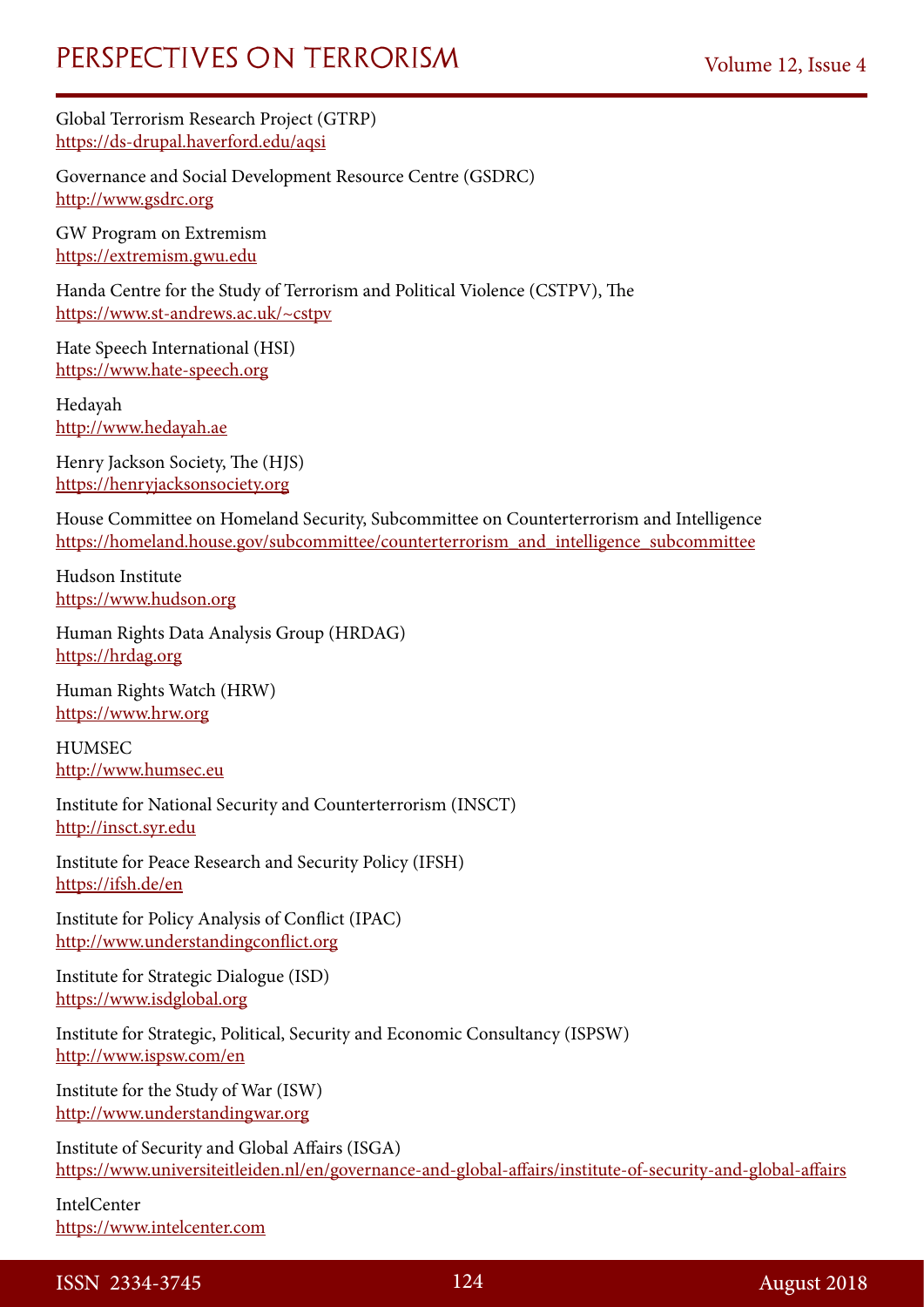Intelligence Corner, The <https://www.flashpoint-intel.com/blog>

INTELWIRE [http://www.intelwire.com](http://www.intelwire.com/)

International Center for the Study of Violent Extremism (ICSVE) [http://www.icsve.org](http://www.icsve.org/)

International Centre for Counter-Terrorism (ICCT) – The Hague [https://icct.nl](https://icct.nl/)

International Centre for the Study of Radicalisation and Political Violence (ICSR) [http://icsr.info](http://icsr.info/)

International Counter-Terrorism Academic Community (ICTAC) [http://www.ictaconline.com](http://www.ictaconline.com/)

International Crisis Group (ICG) [https://www.crisisgroup.org](https://www.crisisgroup.org/)

International Institute for Counter-Terrorism (ICT) [http://www.ict.org.il](http://www.ict.org.il/)

Investigative Project on Terrorism (IPT), The [http://www.investigativeproject.org](http://www.investigativeproject.org/)

Istituto Affari Internazionali (IAI) <http://www.iai.it/en>

Italian Institute for International Political Studies (ISPI) <https://www.ispionline.it/en>

James A. Baker III Institute for Public Policy [https://www.bakerinstitute.org](https://www.bakerinstitute.org/)

James J.F. Forest [http://www.jamesforest.com](http://www.jamesforest.com/)

Jamestown Foundation, The [https://jamestown.org](https://jamestown.org/)

Jih@d [https://ojihad.wordpress.com](https://ojihad.wordpress.com/)

Jihadica [http://www.jihadica.com](http://www.jihadica.com/)

Jihadi Document Repository <http://www.hf.uio.no/ikos/english/research/jihadi-document-repository/index.html>

Jihadismstudies.net <https://sites.google.com/site/jihadismstudiesnet>

Jihadist Foreign Fighters Monitor (JihFFMON) [https://dwh.hcss.nl/apps/ftf\\_monitor/](https://dwh.hcss.nl/apps/ftf_monitor/)

Jihadologie [http://jihadologie.blogs.liberation.fr](http://jihadologie.blogs.liberation.fr/)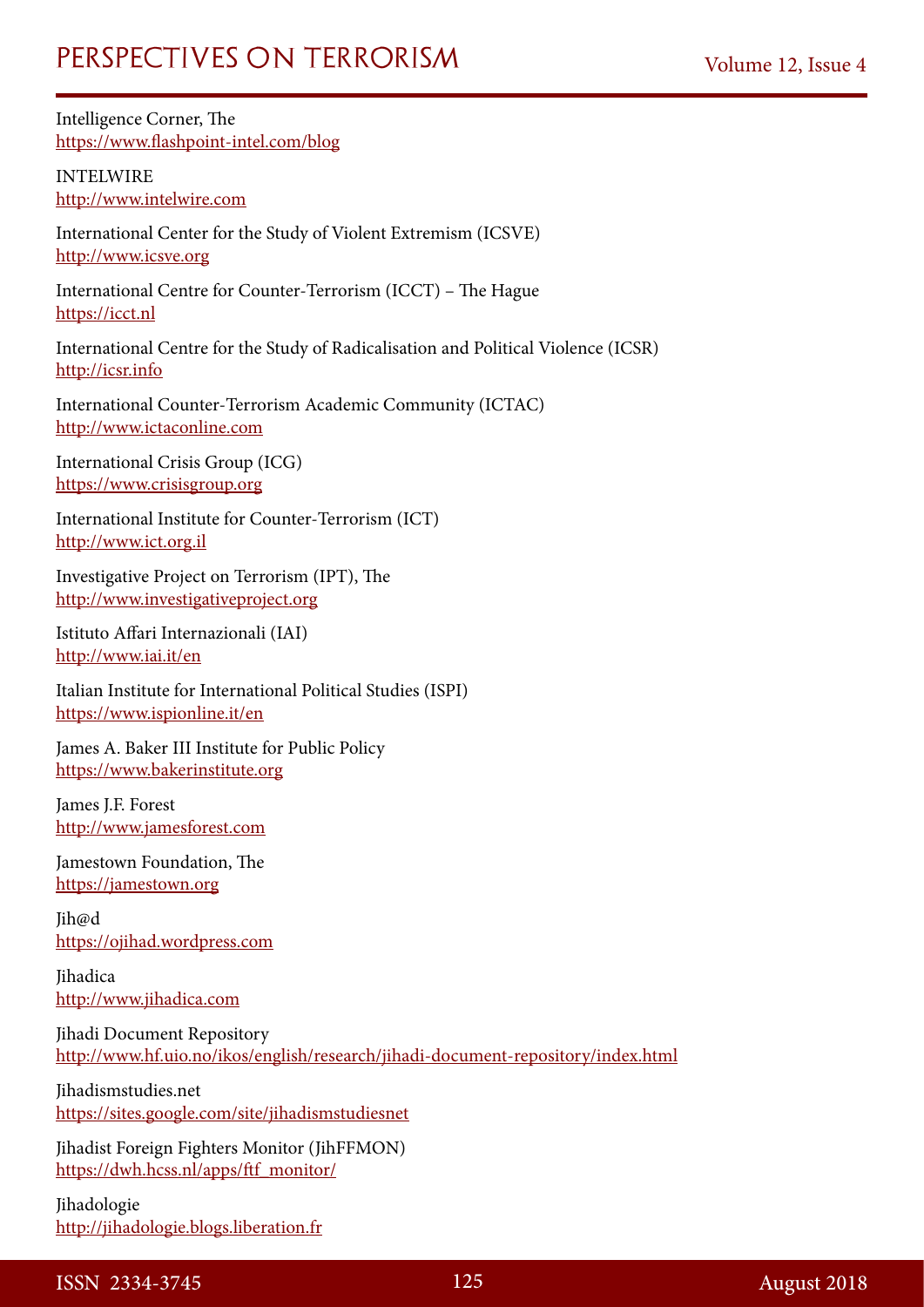Jihadology [http://jihadology.net](http://jihadology.net/)

Latin America Working Group (LAWG) [http://www.lawg.org](http://www.lawg.org/)

Lawfare [https://www.lawfareblog.com](https://www.lawfareblog.com/)

Long War Journal (LWJ) [https://www.longwarjournal.org](https://www.longwarjournal.org/)

(George C.) Marshall European Center for Security Studies (GCMC) [http://www.marshallcenter.org](http://www.marshallcenter.org/)

Middle East And North Africa Research Group (MENARG) [http://www.menarg.ugent.be](http://www.menarg.ugent.be/)

Middle East Institute (MEI) [http://www.mei.edu](http://www.mei.edu/)

Middle East Media Research Institute (MEMRI), The [https://www.memri.org](https://www.memri.org/)

Murphy Raid, The [https://andrewzammit.org](https://andrewzammit.org/)

Musings On Iraq [http://musingsoniraq.blogspot.de](http://musingsoniraq.blogspot.de/)

National Consortium for the Study of Terrorism and Responses to Terrorism (START) [http://www.start.umd.edu](http://www.start.umd.edu/)

National Coordinator for Security and Counterterrorism (NCTV) [https://english.nctv.nl](https://english.nctv.nl/)

NATO Multimedia Library <http://www.natolibguides.info/library>

Netzwerk Terrorismusforschung e. V. (NTF) [http://www.netzwerk-terrorismusforschung.org](http://www.netzwerk-terrorismusforschung.org/)

New America Foundation [https://www.newamerica.org](https://www.newamerica.org/)

Norwegian Centre for Conflict Resolution (NOREF) [https://noref.no](https://noref.no/)

November 2017 Release of Abbottabad Compound Material <https://www.cia.gov/library/abbottabad-compound/index.html>

**NSI** [http://nsiteam.com](http://nsiteam.com/)

Online Iihad [https://onlinejihad.net](https://onlinejihad.net/)

Pak Institute for Peace Studies (PIPS) [https://www.pakpips.com](https://www.pakpips.com/)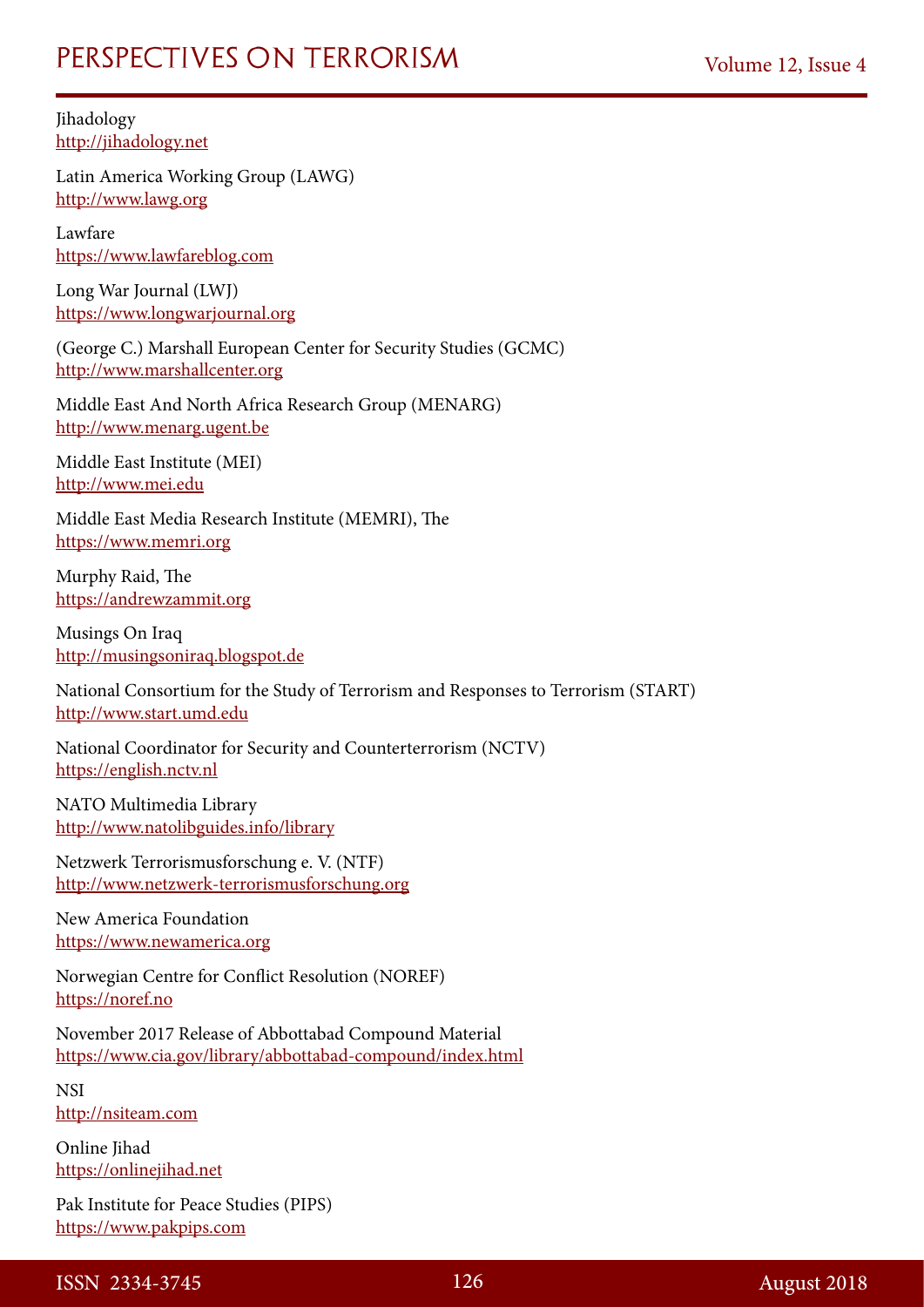Peace Research Institute Oslo (PRIO) [https://www.prio.org](https://www.prio.org/)

Pieter Van Ostaeyen [https://pietervanostaeyen.wordpress.com](https://pietervanostaeyen.wordpress.com/)

Political Violence @ a Glance [http://politicalviolenceataglance.org](http://politicalviolenceataglance.org/)

Project on Violent Conflict (PVC) <https://www.albany.edu/pvc/index.shtml>

Project SAFTE <http://www.flemishpeaceinstitute.eu/safte>

PROTON Project [https://www.projectproton.eu](https://www.projectproton.eu/)

Public Intelligence Blog [https://phibetaiota.net](https://phibetaiota.net/)

Quilliam [https://www.quilliaminternational.com](https://www.quilliaminternational.com/)

Radicalisation Awareness Network (RAN) [https://ec.europa.eu/home-affairs/what-we-do/networks/radicalisation\\_awareness\\_network\\_en](https://ec.europa.eu/home-affairs/what-we-do/networks/radicalisation_awareness_network_en)

Radicalisation Research [https://www.radicalisationresearch.org](https://www.radicalisationresearch.org/)

Radicalisations [https://radical.hypotheses.org](https://radical.hypotheses.org/)

RAND Corporation [https://www.rand.org](https://www.rand.org/)

Research Institute for European and American Studies (RIEAS) – Terrorism Studies <http://www.rieas.gr/researchareas/terrorism-studies>

Royal Danish Defence College <http://www.fak.dk/en>

Royal United Services Institute (RUSI) [https://rusi.org](https://rusi.org/)

Saferworld [https://www.saferworld.org.uk](https://www.saferworld.org.uk/)

September 11 Digital Archive, The [http://911digitalarchive.org](http://911digitalarchive.org/)

SITE Intelligence Group [http://www.siteintelgroup.com](http://www.siteintelgroup.com/)

Small Arms Survey [http://www.smallarmssurvey.org](http://www.smallarmssurvey.org/)

Small Wars Journal (SWJ) Blog <http://smallwarsjournal.com/blog>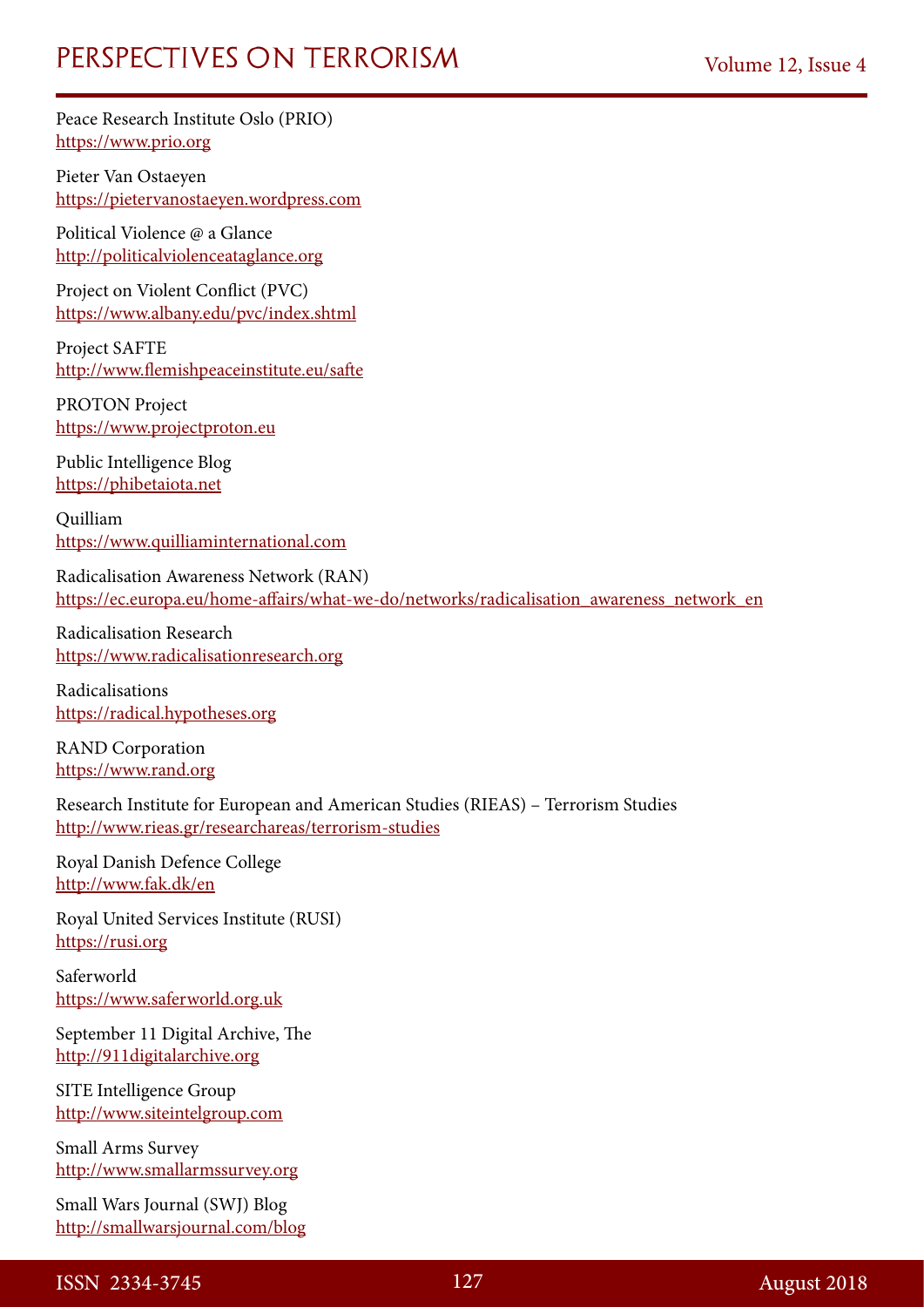Society for Terrorism Research (STR) [http://www.societyforterrorismresearch.org](http://www.societyforterrorismresearch.org/)

Soufan Group, The (TSG) [http://www.soufangroup.com](http://www.soufangroup.com/)

South Asia Analysis Group (SAAG) [http://www.southasiaanalysis.org](http://www.southasiaanalysis.org/)

Southeast Asia Regional Centre for Counter-Terrorism (SEARCTT) [http://www.searcct.gov.my](http://www.searcct.gov.my/)

S. Rajaratnam School of International Studies (RSIS) [https://www.rsis.edu.sg](https://www.rsis.edu.sg/)

Stiftung Wissenschaft und Politik (SWP) <https://www.swp-berlin.org/en>

Stockholm International Peace Research Institute (SIPRI) [https://www.sipri.org](https://www.sipri.org/)

Strategic Studies Institute (SSI) [http://ssi.armywarcollege.edu](http://ssi.armywarcollege.edu/)

Teaching About Terrorism [http://www.teachingterror.com](http://www.teachingterror.com/)

Terrorism and Extremism Research Centre (TERC) <https://www.uel.ac.uk/schools/royal-docks/terrorism-and-extremism-research-centre>

Terrorism and Political Violence Association (TAPVA) [http://tapva.leeds.ac.uk](http://tapva.leeds.ac.uk/)

Terrorism & Preparedness Data Resource Center (TPDRC) <https://www.icpsr.umich.edu/icpsrweb/content/NACJD/guides/tpdrc.html>

Terrorism Research & Analysis Consortium (TRAC) [https://www.trackingterrorism.org](https://www.trackingterrorism.org/)

Terrorismus & Film [https://terrorismus-film.blogspot.de](https://terrorismus-film.blogspot.de/)

Triangle Center on Terrorism and Homeland Security (TCTHS) <https://sites.duke.edu/tcths>

United Nations Security Council Counter-Terrorism Committee (CTC), The <https://www.un.org/sc/ctc>

United States Institute of Peace (USIP) [https://www.usip.org](https://www.usip.org/)

VOX-Pol Network of Excellence (NoE) [http://www.voxpol.eu](http://www.voxpol.eu/)

War on the Rocks (WOTR) [https://warontherocks.com](https://warontherocks.com/)

Washington Institute for Near East Policy, The [http://www.washingtoninstitute.org](http://www.washingtoninstitute.org/)

ISSN 2334-3745 128 August 2018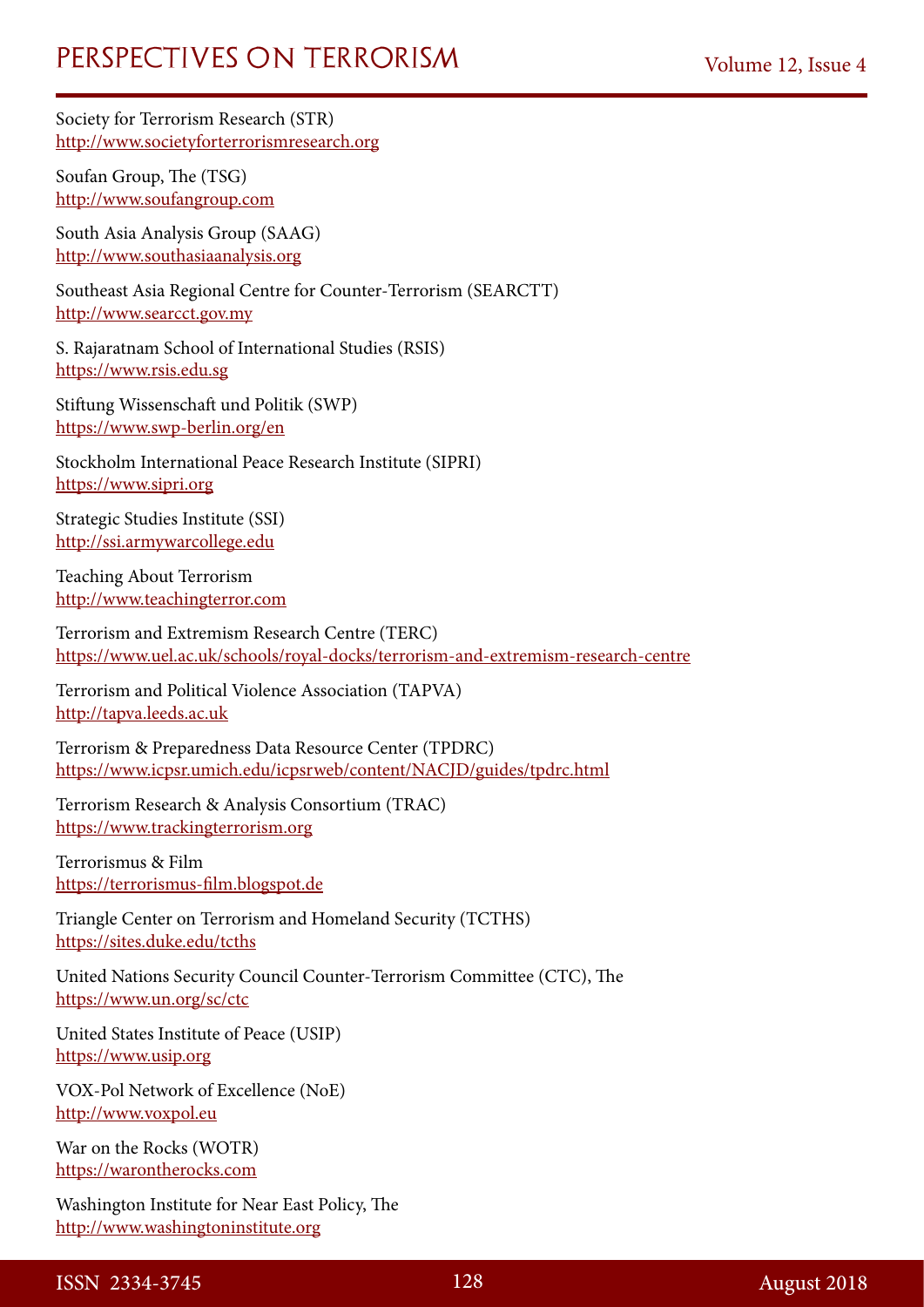World Almanac of Islamism [http://almanac.afpc.org](http://almanac.afpc.org/)

### *Bibliographies*

Alali, Andy Odasuo; Byrd, Gary W. (1994): *Terrorism and the News Media: A Selected, Annotated Bibliography.* Jefferson: McFarland.

Al-Arian, Abdullah (2017, May): Hasan al-Banna. *Oxford Bibliographies Online.* DOI: [https://doi.](https://doi.org/10.1093/obo/9780195390155-0006) [org/10.1093/obo/9780195390155-0006](https://doi.org/10.1093/obo/9780195390155-0006)

Alexander, Yonah (1991): *Terrorism: An International Resource File: 1970-1989.* Ann Arbor: UMI.

Andrusyszyn, Greta H. (2009, December): *Terrorism: A Selected Bibliography.* (U.S. Army War College Library Bibliography). URL: <http://www.dtic.mil/docs/citations/ADA513609>

Archives Library Information Center (ALIC) (2002, October): *Bibliography on Terrorism.* (ALIC Reading List). URL: <https://www.archives.gov/research/alic/reference/terrorism.html>

Aspegren, Lennart (2014): *International Criminal Law and the Genocide in Rwanda: A Bibliography.* URL: <http://www.rwi.lu.se/Bibliography2014.pdf>

Atkins, Stephen E. (2011): Annotated Bibliography. In: Stephen E. Atkins (Ed.): *The 9/11 Encyclopedia.* (Vol. 1). (2nd ed.). Santa Barbara: ABC-CLIO, 481-508.

Babkina, A. M. (2005): *Terrorism: A Bibliography with Indexes.* (3rd ed.). Hauppauge: Nova Science.

Bazian, Hatem (n.d.): *Islamophobia Bibliography and Existing Academic Research on the Subject.* URL: [http://](http://www.academia.edu/9419339/Islamophobia_Bibliography_and_Existing_Academic_Research_on_the_Subject) [www.academia.edu/9419339/Islamophobia\\_Bibliography\\_and\\_Existing\\_Academic\\_Research\\_on\\_the\\_Sub](http://www.academia.edu/9419339/Islamophobia_Bibliography_and_Existing_Academic_Research_on_the_Subject)[ject](http://www.academia.edu/9419339/Islamophobia_Bibliography_and_Existing_Academic_Research_on_the_Subject)

Berry, LaVerle et al. (1998, September): *Bibliography on Future Trends in Terrorism.* (Federal Research Division, Library of Congress Report). URL: [https://www.loc.gov/rr/frd/pdf-files/Future\\_trends.pdf](https://www.loc.gov/rr/frd/pdf-files/Future_trends.pdf)

Bhan, Susheela et al. (1989): *Terrorism: An Annotated Bibliography.* New Delhi: The Institute of Peace Research and Action.

Bleuer, Christian (2012, February): *The Afghanistan Analyst Conflict Bibliography.* (Special Edition). URL: [https://www.afghanistan-analysts.org/miscellaneous/aan-resources/a-resource-for-researching-afghani](https://www.afghanistan-analysts.org/miscellaneous/aan-resources/a-resource-for-researching-afghanistan-bibliography)[stan-bibliography](https://www.afghanistan-analysts.org/miscellaneous/aan-resources/a-resource-for-researching-afghanistan-bibliography)

Bott, Catherine (Task Lead) et al. (2006, December): *Radicalization: An Overview and Annotated Bibliography of Open-Source Literature.* (Homeland Security Institute; Final Report). URL: [http://www.dtic.mil/dtic/tr/full](http://www.dtic.mil/dtic/tr/fulltext/u2/a497263.pdf)[text/u2/a497263.pdf](http://www.dtic.mil/dtic/tr/fulltext/u2/a497263.pdf)

Boulby, Marion (2017, May): Muslim Brotherhood. *Oxford Bibliographies Online.* DOI: [https://doi.](https://doi.org/10.1093/OBO/9780195390155-0137) [org/10.1093/OBO/9780195390155-0137](https://doi.org/10.1093/OBO/9780195390155-0137)

Bowie, Neil G. (2017, August): Terrorism Events Data: An Inventory of Databases and Data Sets, 1968-2017. *Perspectives on Terrorism*, *11*(4), 50-72. URL: [http://www.terrorismanalysts.com/pt/index.php/pot/article/](http://www.terrorismanalysts.com/pt/index.php/pot/article/view/622) [view/622](http://www.terrorismanalysts.com/pt/index.php/pot/article/view/622)

Bowie, Neil G.; Schmid, Alex P. (2011): Databases on Terrorism. In: Alex P. Schmid (Ed.): *The Routledge Handbook of Terrorism Research.* (Routledge Handbooks). Abingdon: Routledge, 294-340.

Braden, Andrew; Cobb, Matthew; Braithwaite, Alex (2018, March): Geography of Terrorism. *Oxford Bibliographies Online.* DOI:<https://doi.org/10.1093/obo/9780199743292-0229>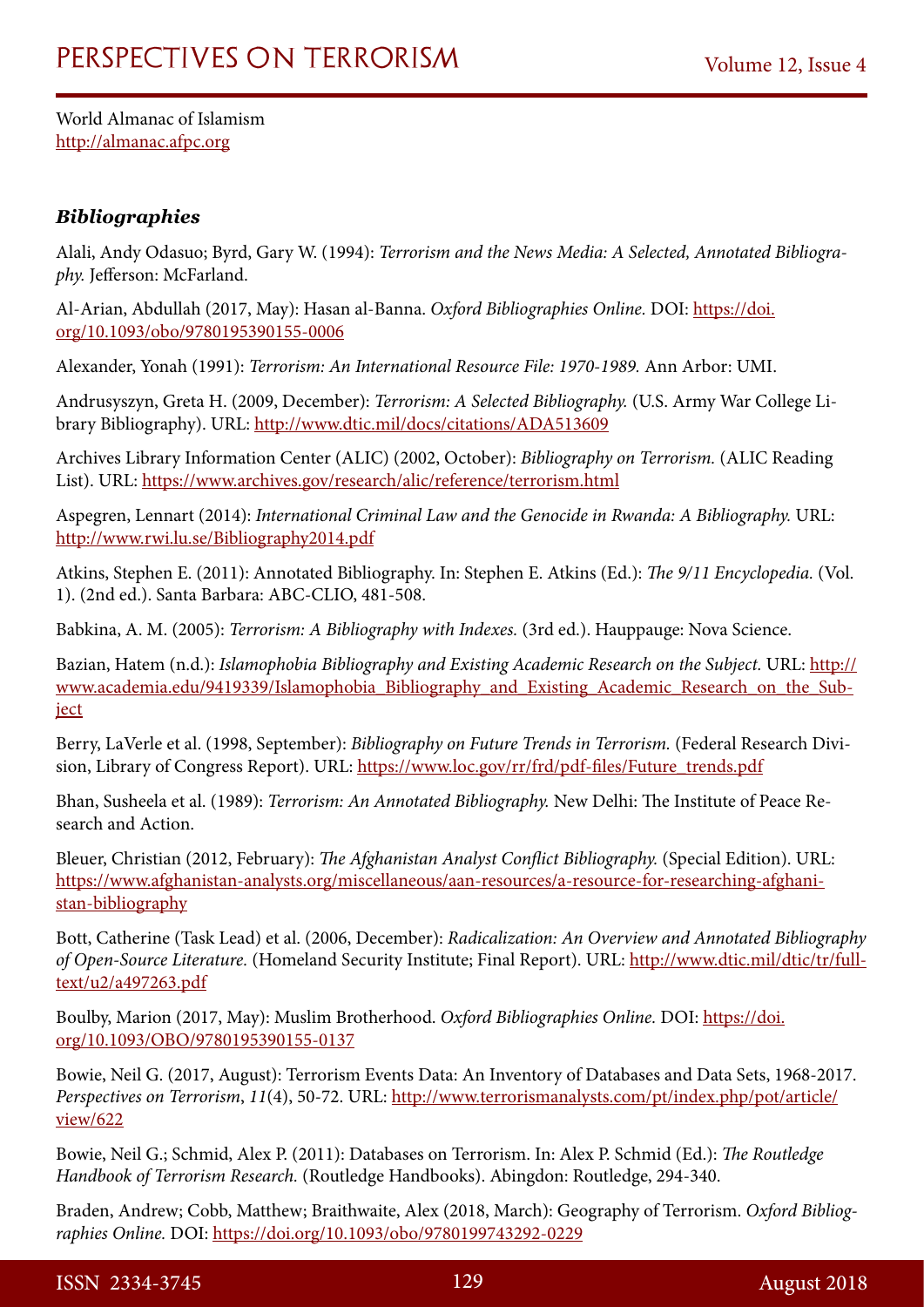Burns, Vincent; Peterson, Kate Dempsey (2005): *Terrorism: A Documentary and Reference Guide.* Westport: Greenwood Press.

Capps, Rusty (2017, July): *The Counterintelligence Officer's Annotated Bibliography on Terrorism*. URL: [http://](http://www.counterterror.net/docs/A%20Counterintelligence%20Officer%20Bibliography%20on%20Terrorism%202017_07.pdf) [www.counterterror.net/docs/A%20Counterintelligence%20Officer%20Bibliography%20on%20Terrorism%20](http://www.counterterror.net/docs/A%20Counterintelligence%20Officer%20Bibliography%20on%20Terrorism%202017_07.pdf) [2017\\_07.pdf](http://www.counterterror.net/docs/A%20Counterintelligence%20Officer%20Bibliography%20on%20Terrorism%202017_07.pdf)

Centre for the Prevention of Radicalization Leading to Violence (CPRLV)(2016, September-): *Research Digest.* [Ongoing Series]. URL: <https://info-radical.org/fr/chercher/publications>

Cooke, Ian (n.d.): *Responses to Terrorism.* (British Library Social Sciences Collection Guides: Topical Bibliographies). URL: <http://www.bl.uk/reshelp/findhelpsubject/socsci/topbib/respterror/terrorbibliography.html>

DeLong-Bas, Natana (2014, September): Al-Qaeda. *Oxford Bibliographies Online.* DOI: [https://doi.](https://doi.org/10.1093/obo/9780195390155-0065) [org/10.1093/obo/9780195390155-0065](https://doi.org/10.1093/obo/9780195390155-0065)

Douse, Diana (2013, April): *Select Bibliography of Terrorism Resources.* (House of Commons Library Briefing Paper SN/HA/5866). URL:<http://researchbriefings.parliament.uk/ResearchBriefing/Summary/SN05866>

Dowty, Alan (2017, September): The Arab-Israel Conflict. *Oxford Bibliographies Online.* DOI: [https://doi.](https://doi.org/10.1093/obo/9780199756223-0124) [org/10.1093/obo/9780199756223-0124](https://doi.org/10.1093/obo/9780199756223-0124)

Duncan, Gillian (2009, September): New Literature on Terrorism and Political Violence. *Perspectives on Terrorism*, *3*(3), 50-54. URL: <http://www.terrorismanalysts.com/pt/index.php/pot/article/view/78>

Duncan, Gillian; Schmid, Alex P. (2011): Bibliography of Terrorism. In: Alex P. Schmid (Ed.): *The Routledge Handbook of Terrorism Research.* (Routledge Handbooks). Abingdon: Routledge, 475-597. [ca. 4,600 Titles]

Elden, Stuart (2014, June): Boko Haram – An Annotated Bibliography. *Progressive Geographies.* URL: [https://](https://progressivegeographies.com/resources/boko-haram-an-annotated-bibliography) [progressivegeographies.com/resources/boko-haram-an-annotated-bibliography](https://progressivegeographies.com/resources/boko-haram-an-annotated-bibliography)

Fairchild, Halford H. (2015, Fall): *An Annotated Bibliography on Domestic Terrorism.* URL: [http://bernard.](http://bernard.pitzer.edu/~hfairchi/courses/Fall%202015/Sem%20Social/Domestic%20Terrorism%20Bib%20090115.pdf) [pitzer.edu/~hfairchi/courses/Fall%202015/Sem%20Social/Domestic%20Terrorism%20Bib%20090115.pdf](http://bernard.pitzer.edu/~hfairchi/courses/Fall%202015/Sem%20Social/Domestic%20Terrorism%20Bib%20090115.pdf)

Forest, James J. F. et al. (2004, March-2006, September): *Terrorism and Counterterrorism: An Annotated Bibliography.* (2-Volume CTC Bibliography).

- Vol. 1. 2004, March. URL: [http://www.teachingterror.com/bibliography/CTC\\_Bibliography\\_2004.pdf](http://www.teachingterror.com/bibliography/CTC_Bibliography_2004.pdf)
- Vol. 2. 2006, September. URL: [http://www.teachingterror.com/bibliography/CTC\\_Bibliography\\_2006.](http://www.teachingterror.com/bibliography/CTC_Bibliography_2006.pdf) [pdf](http://www.teachingterror.com/bibliography/CTC_Bibliography_2006.pdf)

Fossum, Lori (2013, September): *Cyber Conflict Bibliography.* (GW Law School Public Law Research Paper). DOI:<https://doi.org/10.2139/ssrn.2320598>

Freedman, Benjamin (2010, November): Terrorism Research Centres: 100 Institutes, Programs and Organisations in the Field of Terrorism, Counter-Terrorism, Radicalisation and Asymmetric Warfare Studies. *Perspectives on Terrorism*, *4*(5), 48-56. URL:<http://www.terrorismanalysts.com/pt/index.php/pot/article/view/123>

Goodreads (2012, July): *Books on the Israel Palestine Conflict.* (Listopia). URL: [https://www.goodreads.com/](https://www.goodreads.com/list/show/22061.Books_on_the_Israel_Palestine_Conflict) [list/show/22061.Books\\_on\\_the\\_Israel\\_Palestine\\_Conflict](https://www.goodreads.com/list/show/22061.Books_on_the_Israel_Palestine_Conflict)

Green, Stephen W.; Ernest, Douglas J. (Eds.) (2005): *Information Sources of Political Science.* (5th ed.). Santa Barbara: ABC-CLIO.

Grossman, Andrew (2017, September-October): *A Research Guide to Cases and Materials on Terrorism.* (GlobaLex Bibliography). URL: <http://www.nyulawglobal.org/globalex/Terrorism1.html>

Harmon, Christopher C. (2015, May): Terrorism. *Oxford Bibliographies Online.* DOI: [https://doi.org/10.1093/](https://doi.org/10.1093/obo/9780199791279-0062)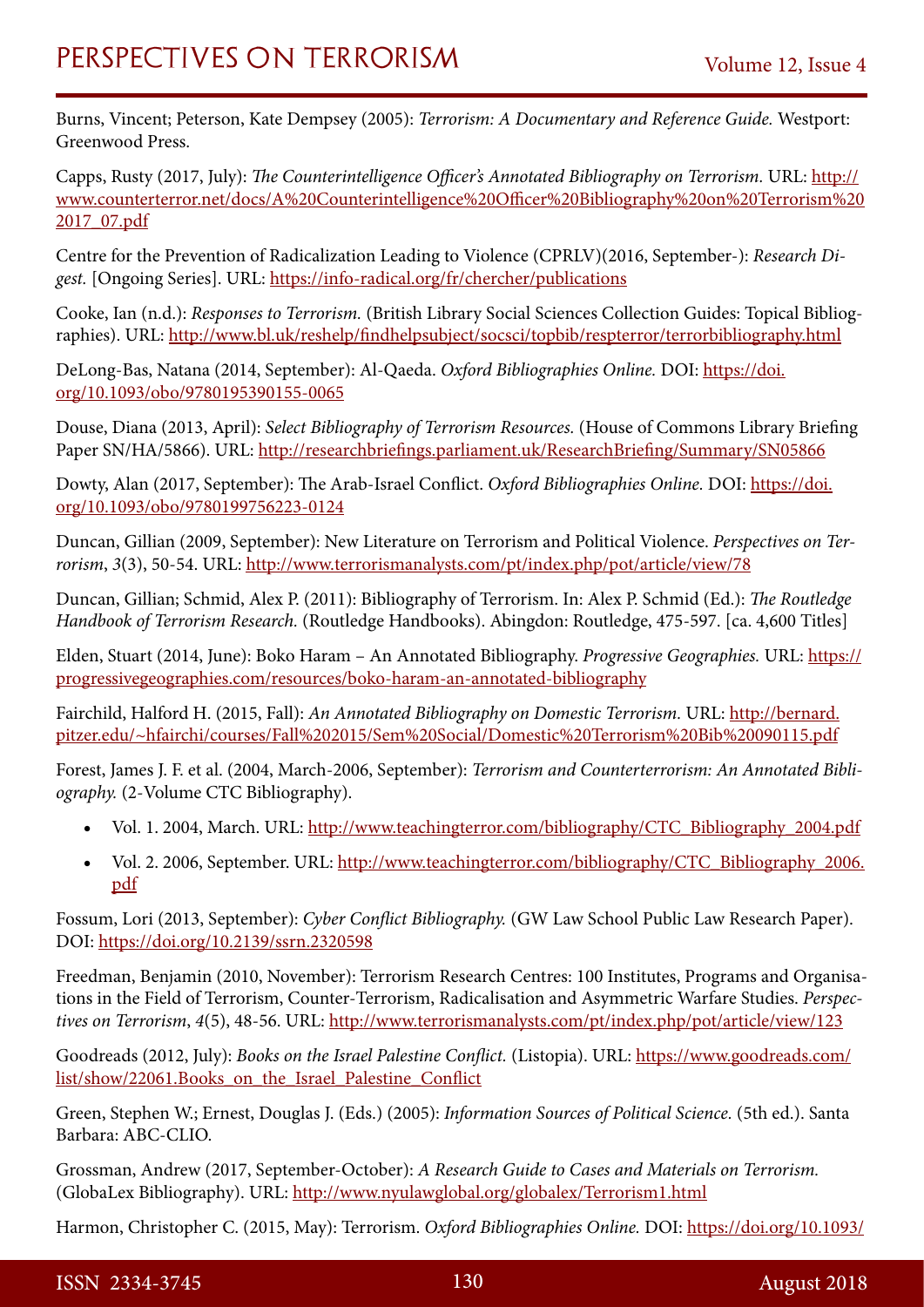#### [obo/9780199791279-0062](https://doi.org/10.1093/obo/9780199791279-0062)

Hofmann, David C. (2012, December): Review Essay: Twenty Important Journal Articles on Radicalisation to, and De-Radicalisation from, Terrorism. *Perspectives on Terrorism*, *6*(6), 104-113. URL: [http://www.terror](http://www.terrorismanalysts.com/pt/index.php/pot/article/view/234)[ismanalysts.com/pt/index.php/pot/article/view/234](http://www.terrorismanalysts.com/pt/index.php/pot/article/view/234)

Hofmann, David C.; Schmid, Alex P. (2012, December): Selected Literature on (i) Radicalization and Recruitment, (ii) De-Radicalization and Dis-Engagement, and (iii) Counter-Radicalization and Countering Violent Extremism. *Perspectives on Terrorism*, *6*(6), 114-143. URL: [http://www.terrorismanalysts.com/pt/index.php/](http://www.terrorismanalysts.com/pt/index.php/pot/article/view/235) [pot/article/view/235](http://www.terrorismanalysts.com/pt/index.php/pot/article/view/235)

Homo, Kira et al. (2004): *Terrorism: A Guide to Selected Resources.* (Bibliography Compiled for the Center for the Study of Global Change). [e-Book]. Bloomington: Indiana University. URL: [http://citeseerx.ist.psu.edu/](http://citeseerx.ist.psu.edu/viewdoc/download?doi=10.1.1.477.1&rep=rep1&type=pdf) [viewdoc/download?doi=10.1.1.477.1&rep=rep1&type=pdf](http://citeseerx.ist.psu.edu/viewdoc/download?doi=10.1.1.477.1&rep=rep1&type=pdf)

Huet, Esther et al. (2017, October-): Bibliographie « radicalisation » et « terrorisme ». *Radicalisations.* URL: [https://f-origin.hypotheses.org/wp-content/blogs.dir/2725/files/2017/10/Biblio\\_radicalisation\\_4oct2017e.pdf](https://f-origin.hypotheses.org/wp-content/blogs.dir/2725/files/2017/10/Biblio_radicalisation_4oct2017e.pdf)

Hussain, Asaf (1983): *Islamic Movements in Egypt, Pakistan and Iran: An Annotated Bibliography.* London: Mansell.

International Counter-Terrorism Academic Community (ICTAC) (n.d.-): *Resources.* URL: [http://www.](http://www.ictaconline.com/?page_id=124) [ictaconline.com/?page\\_id=124](http://www.ictaconline.com/?page_id=124)

Janke, Peter; with Richard Sim (1983): *Guerrilla and Terrorist Organisations: A World Directory and Bibliography.* Brighton: The Harvester Press.

Jongman, Albert J. (Berto) (2011, March): Internet Websites and Links for (Counter-) Terrorism Research. *Perspectives on Terrorism*, *5*(1), 22-37. URL: [http://www.terrorismanalysts.com/pt/index.php/pot/article/](http://www.terrorismanalysts.com/pt/index.php/pot/article/view/jongman-internet-websites) [view/jongman-internet-websites](http://www.terrorismanalysts.com/pt/index.php/pot/article/view/jongman-internet-websites)

Jongman, Albert J. (Berto) (2017, February-): Recent Online Resources for the Analysis of Terrorism and Related Subjects. [Ongoing Series]. *Perspectives on Terrorism* [PT]

- • Period: December 2016-January 2017. *PT*, *11*(1), 2017, February, 124-158. URL: [http://www.terroris](http://www.terrorismanalysts.com/pt/index.php/pot/article/view/581)[manalysts.com/pt/index.php/pot/article/view/581](http://www.terrorismanalysts.com/pt/index.php/pot/article/view/581)
- • Period: January-April 2017. *PT*, *11*(2), 2017, April, 108-135. URL: [http://www.terrorismanalysts.com/](http://www.terrorismanalysts.com/pt/index.php/pot/article/view/598) [pt/index.php/pot/article/view/598](http://www.terrorismanalysts.com/pt/index.php/pot/article/view/598)
- Period: April-June 2017. *PT*, 11(3), 2017, June, 150-181. URL: [http://www.terrorismanalysts.com/pt/](http://www.terrorismanalysts.com/pt/index.php/pot/article/view/614) [index.php/pot/article/view/614](http://www.terrorismanalysts.com/pt/index.php/pot/article/view/614)
- Period: June-July 2017. *PT*, 11(4), 2017, August, 143-175. URL: [http://www.terrorismanalysts.com/pt/](http://www.terrorismanalysts.com/pt/index.php/pot/article/view/628) [index.php/pot/article/view/628](http://www.terrorismanalysts.com/pt/index.php/pot/article/view/628)
- Period: August-September 2017. *PT*, 11(5), 2017, October, 152-178. URL: [http://www.terrorismana](http://www.terrorismanalysts.com/pt/index.php/pot/article/view/648)[lysts.com/pt/index.php/pot/article/view/648](http://www.terrorismanalysts.com/pt/index.php/pot/article/view/648)
- Period: September-November 2017. *PT*, 11(6), 2017, December, 215-239. URL: [http://www.terroris](http://www.terrorismanalysts.com/pt/index.php/pot/article/view/669)[manalysts.com/pt/index.php/pot/article/view/669](http://www.terrorismanalysts.com/pt/index.php/pot/article/view/669)
- Period: January-February 2018. PT, 12(1), 2018, February, 186-215. URL: [http://www.terrorismana](http://www.terrorismanalysts.com/pt/index.php/pot/article/view/684)[lysts.com/pt/index.php/pot/article/view/684](http://www.terrorismanalysts.com/pt/index.php/pot/article/view/684)
- Period: March-April 2018. *PT*, 12(2), 2018, April, 176-202. URL: [http://www.terrorismanalysts.com/](http://www.terrorismanalysts.com/pt/index.php/pot/article/view/702) [pt/index.php/pot/article/view/702](http://www.terrorismanalysts.com/pt/index.php/pot/article/view/702)
- Period: May-June 2018. *PT*, 12(3), 2018, June, 159-185. URL: [https://www.universiteitleiden.nl/bina-](https://www.universiteitleiden.nl/binaries/content/assets/customsites/perspectives-on-terrorism/2018/issue-3/09---recent-online-resources-for-the-analysis-of-terrorism-and-r.pdf)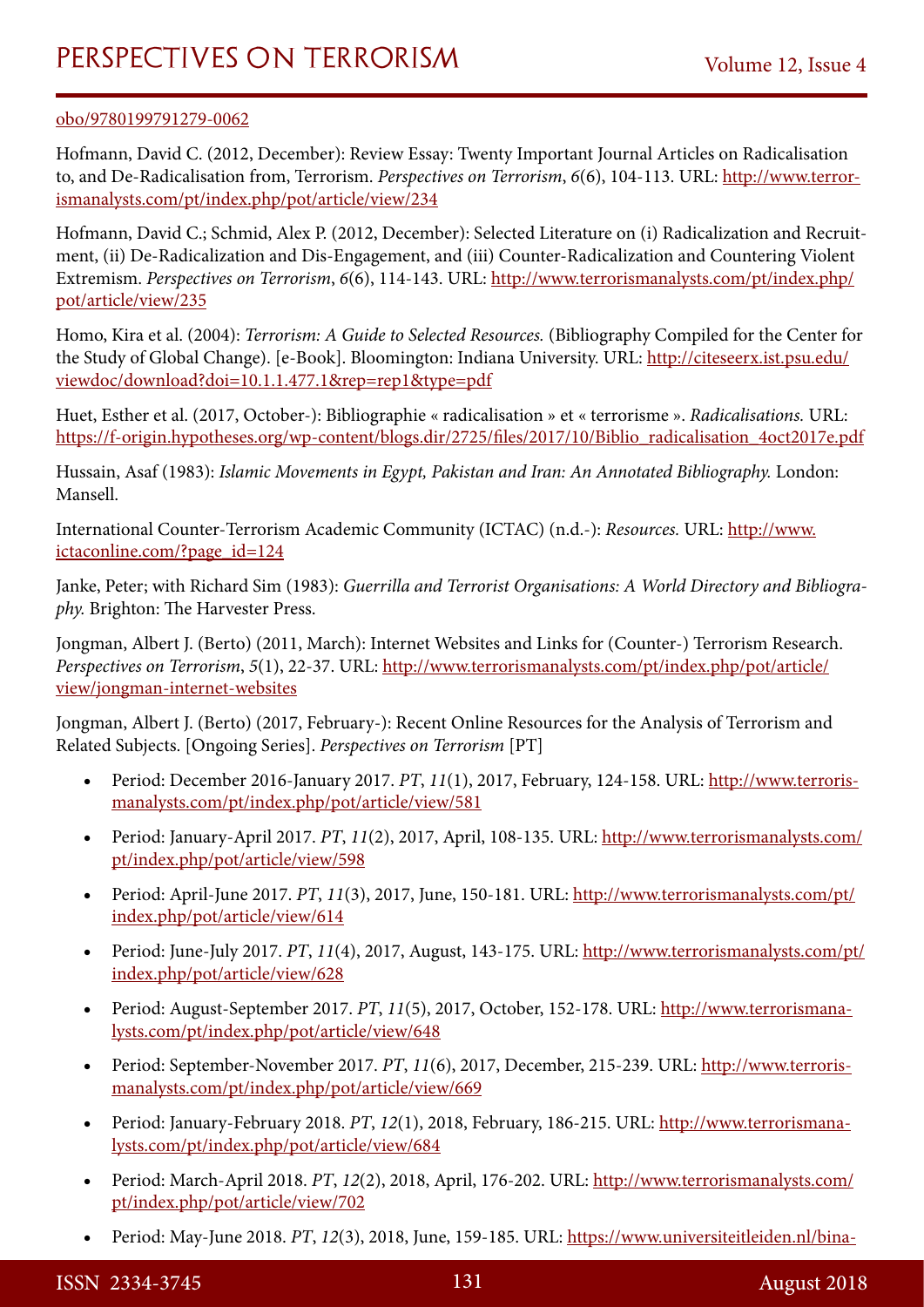[ries/content/assets/customsites/perspectives-on-terrorism/2018/issue-3/09---recent-online-resourc](https://www.universiteitleiden.nl/binaries/content/assets/customsites/perspectives-on-terrorism/2018/issue-3/09---recent-online-resources-for-the-analysis-of-terrorism-and-r.pdf)[es-for-the-analysis-of-terrorism-and-r.pdf](https://www.universiteitleiden.nl/binaries/content/assets/customsites/perspectives-on-terrorism/2018/issue-3/09---recent-online-resources-for-the-analysis-of-terrorism-and-r.pdf)

King's College London (2017-2018): *Homegrown Radicalisation and Counter-Radicalisation in Western Europe and North America.* (7SSWM053 Reading List). URL: [https://kcl.rl.talis.com/lists/94191FB0-895E-8FFE-](https://kcl.rl.talis.com/lists/94191FB0-895E-8FFE-FD00-C31B8CE821CB.html)[FD00-C31B8CE821CB.html](https://kcl.rl.talis.com/lists/94191FB0-895E-8FFE-FD00-C31B8CE821CB.html)

Lakos, Amos (1986): *International Terrorism: A Bibliography.* (Westview Special Studies in National and International Terrorism). Boulder: Westview Press.

Lakos, Amos (1991): *Terrorism, 1980-1990: A Bibliography.* Boulder: Westview Press.

Lehr, Peter; Duncan, Gillian (2015, May): Terrorism. *Oxford Bibliographies Online.* DOI: [https://doi.](https://doi.org/10.1093/obo/9780195389678-0142) [org/10.1093/obo/9780195389678-0142](https://doi.org/10.1093/obo/9780195389678-0142)

Lutz, Robert E.; Streiker, Susan L.; Johnson-Champ, Debra S. (1986, Summer): International Terrorism: A Legal Bibliography of Selected Issues and Sources. *The International Lawyer*, *20*(3), 1083-1100. URL: [http://](http://www.jstor.org/stable/pdf/40705789.pdf) [www.jstor.org/stable/pdf/40705789.pdf](http://www.jstor.org/stable/pdf/40705789.pdf)

Marlatt, Greta E. (2003, September): *Chemical, Biological and Nuclear Terrorism/Warfare: A Bibliography.* (Dudley Knox Library Bibliography). URL: <http://hdl.handle.net/10945/6982>

Marlatt, Greta E. (2015, June): *Suicide Terrorism: A Brief Bibliography of Scholarly Resources.* (Dudley Knox Library Bibliography). URL: <https://www.hsdl.org/?view&did=233590>

Marlatt, Greta E. (2016, May): *Lone Wolf Terrorism – A Brief Bibliography.* (HSDL Bibliography). URL: <https://www.hsdl.org/?view&did=727224>

Master of Homeland Security (2014): *100 Great Twitters for Staying Informed on #HomelandSecurity.* URL: <http://www.masterofhomelandsecurity.org/informative-twitters.html>

Melaugh, Martin (1996-): *CAIN Web Service: Bibliographies, Databases, Electronic Services.* [Meta-Bibliography, Subject: Northern Ireland Conflict]. URL: <http://cain.ulst.ac.uk/bibdbs/index.html>

Mickolus, Edward F.; Simmons, Susan L. (1997): *Terrorism, 1992-1995: A Chronology of Events and a Selectively Annotated Bibliography.* (Bibliographies and Indexes in Military Studies, No. 9). Westport: Greenwood Press.

Motes, Kevin D. (2004, May): *Annotated Bibliography of Government Documents Related to the Threat of Terrorism and the Attacks of September 11, 2001.* (Oklahoma Department of Libraries Bibliography). URL: <https://libraries.ok.gov/us-gov/bibliography-of-documents-related-to-911>

Muftić, Armin (2016, July): *Islamophobia Studies: Bibliography.* URL: [https://sites.google.com/site/islamopho](https://sites.google.com/site/islamophobiastudies/islamophobieforschung---literaturliste)[biastudies/islamophobieforschung---literaturliste](https://sites.google.com/site/islamophobiastudies/islamophobieforschung---literaturliste)

NATO Multimedia Library (2009, March): *The Taliban.* (Thematic Bibliography No. 4/09). URL: [http://www.](http://www.nato.int/nato_static/assets/pdf/pdf_library_bibref/20100511_them0409.pdf) [nato.int/nato\\_static/assets/pdf/pdf\\_library\\_bibref/20100511\\_them0409.pdf](http://www.nato.int/nato_static/assets/pdf/pdf_library_bibref/20100511_them0409.pdf)

NATO Multimedia Library (2009, June): *Irregular Warfare.* (Thematic Bibliography No. 6/09). URL: [http://](http://www.nato.int/nato_static/assets/pdf/pdf_library_bibref/20100511_them0609.pdf) [www.nato.int/nato\\_static/assets/pdf/pdf\\_library\\_bibref/20100511\\_them0609.pdf](http://www.nato.int/nato_static/assets/pdf/pdf_library_bibref/20100511_them0609.pdf)

NATO Multimedia Library (2010, January): *Failing and Failed States.* (Thematic Bibliography No. 3/10). URL: [https://www.nato.int/nato\\_static/assets/pdf/pdf\\_library\\_bibref/20100511\\_them0310.pdf](https://www.nato.int/nato_static/assets/pdf/pdf_library_bibref/20100511_them0310.pdf)

NATO Multimedia Library (2010, May): *Private Military and Security Companies (PMSCs).* (Thematic Bibliography No. 6/10). URL: https://www.nato.int/nato\_static/assets/pdf/pdf\_library\_bibref/20100511 [them0610.pdf](https://www.nato.int/nato_static/assets/pdf/pdf_library_bibref/20100511_them0610.pdf)

NATO Multimedia Library (2010, September): *Intelligence since September 11.* (Thematic Bibliography No.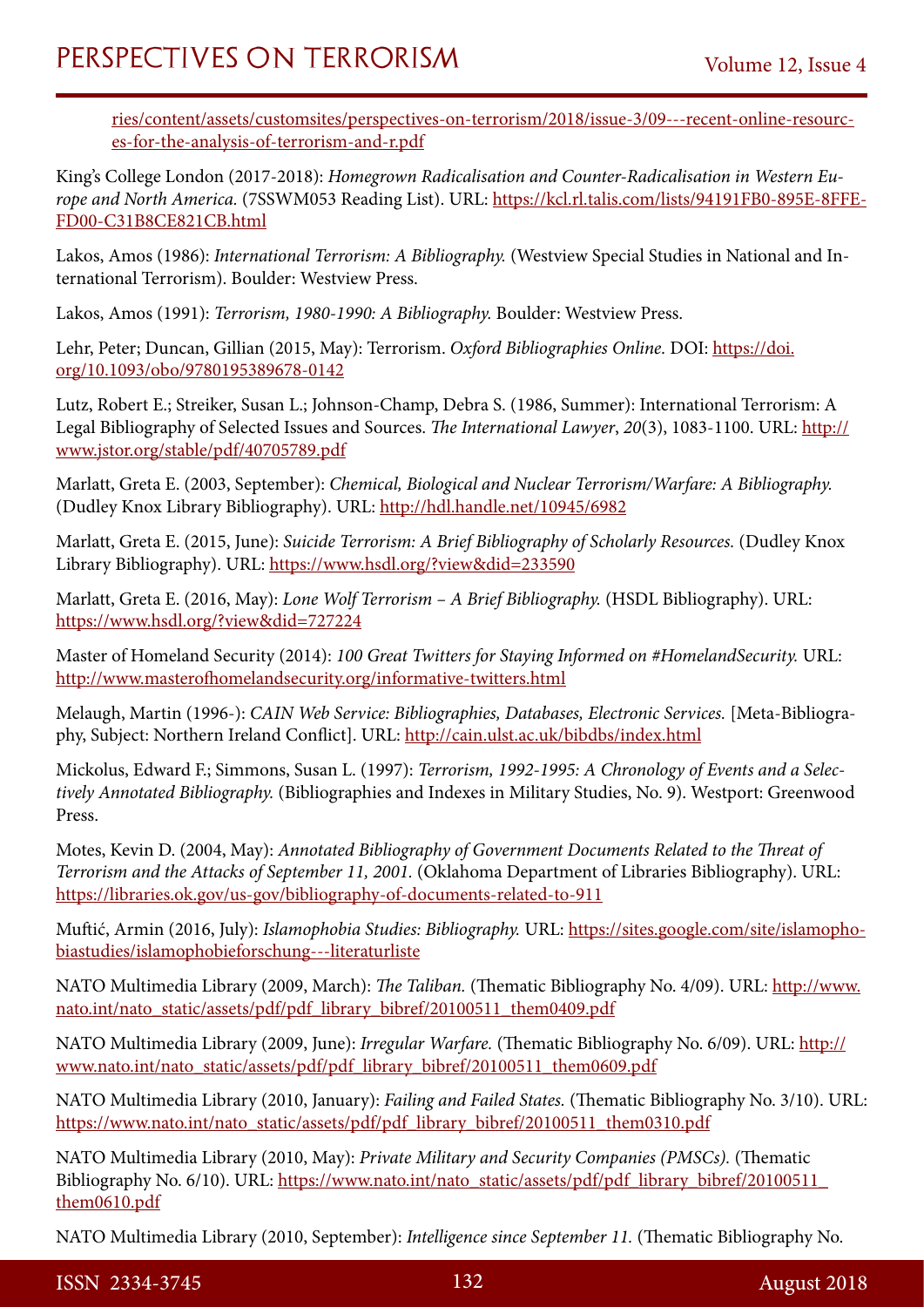9/10). URL: [https://www.nato.int/nato\\_static/assets/pdf/pdf\\_library\\_them/20100922\\_them0910.pdf](https://www.nato.int/nato_static/assets/pdf/pdf_library_them/20100922_them0910.pdf)

NATO Multimedia Library (2010, October): *Asymmetric Warfare.* (Thematic Bibliography No. 10/10). URL: [https://www.nato.int/nato\\_static/assets/pdf/pdf\\_library\\_them/20101026\\_them1010.pdf](https://www.nato.int/nato_static/assets/pdf/pdf_library_them/20101026_them1010.pdf)

NATO Multimedia Library (2010, December): *Human Security.* (Thematic Bibliography No. 1/11). URL: [https://www.nato.int/nato\\_static/assets/pdf/pdf\\_library\\_them/20101217\\_them0111.pdf](https://www.nato.int/nato_static/assets/pdf/pdf_library_them/20101217_them0111.pdf)

NATO Multimedia Library (2011, March): *The Responsibility to Protect.* (Thematic Bibliography No. 4/11). URL: [https://www.nato.int/nato\\_static/assets/pdf/pdf\\_library\\_them/20110330\\_them0411.pdf](https://www.nato.int/nato_static/assets/pdf/pdf_library_them/20110330_them0411.pdf)

NATO Multimedia Library (2011, May): *Bin Laden and Al Qaeda.* (Thematic Bibliography No. 5/11). URL: [http://www.nato.int/nato\\_static/assets/pdf/pdf\\_library\\_them/20110503\\_them0511.pdf](http://www.nato.int/nato_static/assets/pdf/pdf_library_them/20110503_them0511.pdf)

NATO Multimedia Library (2011, August): *The September 11 Attacks and the War on Terror*. (Thematic Bibliography No. 8/11). URL: [https://www.nato.int/nato\\_static/assets/pdf/pdf\\_library\\_them/20110831\\_them0811.](https://www.nato.int/nato_static/assets/pdf/pdf_library_them/20110831_them0811.pdf) [pdf](https://www.nato.int/nato_static/assets/pdf/pdf_library_them/20110831_them0811.pdf)

NATO Multimedia Library (2011, September): *Understanding the Arab Revolutions.* (Thematic Bibliography No. 9/11). URL: [https://www.nato.int/nato\\_static/assets/pdf/pdf\\_library\\_them/20110927\\_them0911.pdf](https://www.nato.int/nato_static/assets/pdf/pdf_library_them/20110927_them0911.pdf)

NATO Multimedia Library (2012): *The Arab-Israeli Conflict since the Oslo Agreement.* (Thematic Bibliography No. 2/12). URL: [http://www.natolibguides.info/ld.php?content\\_id=10701682](http://www.natolibguides.info/ld.php?content_id=10701682)

NATO Multimedia Library (2012): *Deterrence Strategy.* (Thematic Bibliography No. 5/12). URL: [http://www.](http://www.natolibguides.info/ld.php?content_id=10701679) [natolibguides.info/ld.php?content\\_id=10701679](http://www.natolibguides.info/ld.php?content_id=10701679)

NATO Multimedia Library (2012, October): *The Iraq War, 2003-2011: Books.* (Thematic Bibliography No. 8/12). URL: [http://www.natolibguides.info/ld.php?content\\_id=10701676](http://www.natolibguides.info/ld.php?content_id=10701676)

NATO Multimedia Library (2012, November): *US Middle East Policy after the September 11 Attacks.* (Thematic Bibliography No. 9/12). URL: [http://www.natolibguides.info/ld.php?content\\_id=10701675](http://www.natolibguides.info/ld.php?content_id=10701675)

NATO Multimedia Library (2013, January): *Counterinsurgency.* (Thematic Bibliography No. 1/13). URL: [http://www.natolibguides.info/ld.php?content\\_id=10701673](http://www.natolibguides.info/ld.php?content_id=10701673)

NATO Multimedia Library (2013, February): *The Arab Spring Two Years on.* (Thematic Bibliography No. 2/13). URL: [http://www.natolibguides.info/ld.php?content\\_id=10701672](http://www.natolibguides.info/ld.php?content_id=10701672)

NATO Multimedia Library (2013, March): *Africa: Conflicts and Crises of the Last Five Years.* (Thematic Bibliography No. 3/13). URL: [http://www.natolibguides.info/ld.php?content\\_id=10701671](http://www.natolibguides.info/ld.php?content_id=10701671)

NATO Multimedia Library (2013, October): *Islamist Challenges.* (Thematic Bibliography No. 7/13). URL: [http://www.natolibguides.info/ld.php?content\\_id=10701667](http://www.natolibguides.info/ld.php?content_id=10701667)

NATO Multimedia Library (2014, February): *Drone Aircrafts.* (Thematic Bibliography No. 1/14). URL: [http://](http://www.natolibguides.info/ld.php?content_id=10701664) [www.natolibguides.info/ld.php?content\\_id=10701664](http://www.natolibguides.info/ld.php?content_id=10701664)

NATO Multimedia Library (2014, June): *The Moral and Ethical Aspects of War.* (Thematic Bibliography No. 3/14). URL: [http://www.natolibguides.info/ld.php?content\\_id=10701662](http://www.natolibguides.info/ld.php?content_id=10701662)

NATO Multimedia Library (2014, August): *Humanitarian Intervention.* (Thematic Bibliography No. 4/14). URL: [http://www.natolibguides.info/ld.php?content\\_id=10701661](http://www.natolibguides.info/ld.php?content_id=10701661)

NATO Multimedia Library (2014, September): *The Kurds.* (Thematic Bibliography No. 5/14). URL: [http://](http://www.natolibguides.info/ld.php?content_id=10701660) [www.natolibguides.info/ld.php?content\\_id=10701660](http://www.natolibguides.info/ld.php?content_id=10701660)

NATO Multimedia Library (2014, October): *The Organization for Security and Cooperation in Europe (OSCE).* (Thematic Bibliography No. 6/14). URL: [http://www.natolibguides.info/ld.php?content\\_](http://www.natolibguides.info/ld.php?content_id=10701659)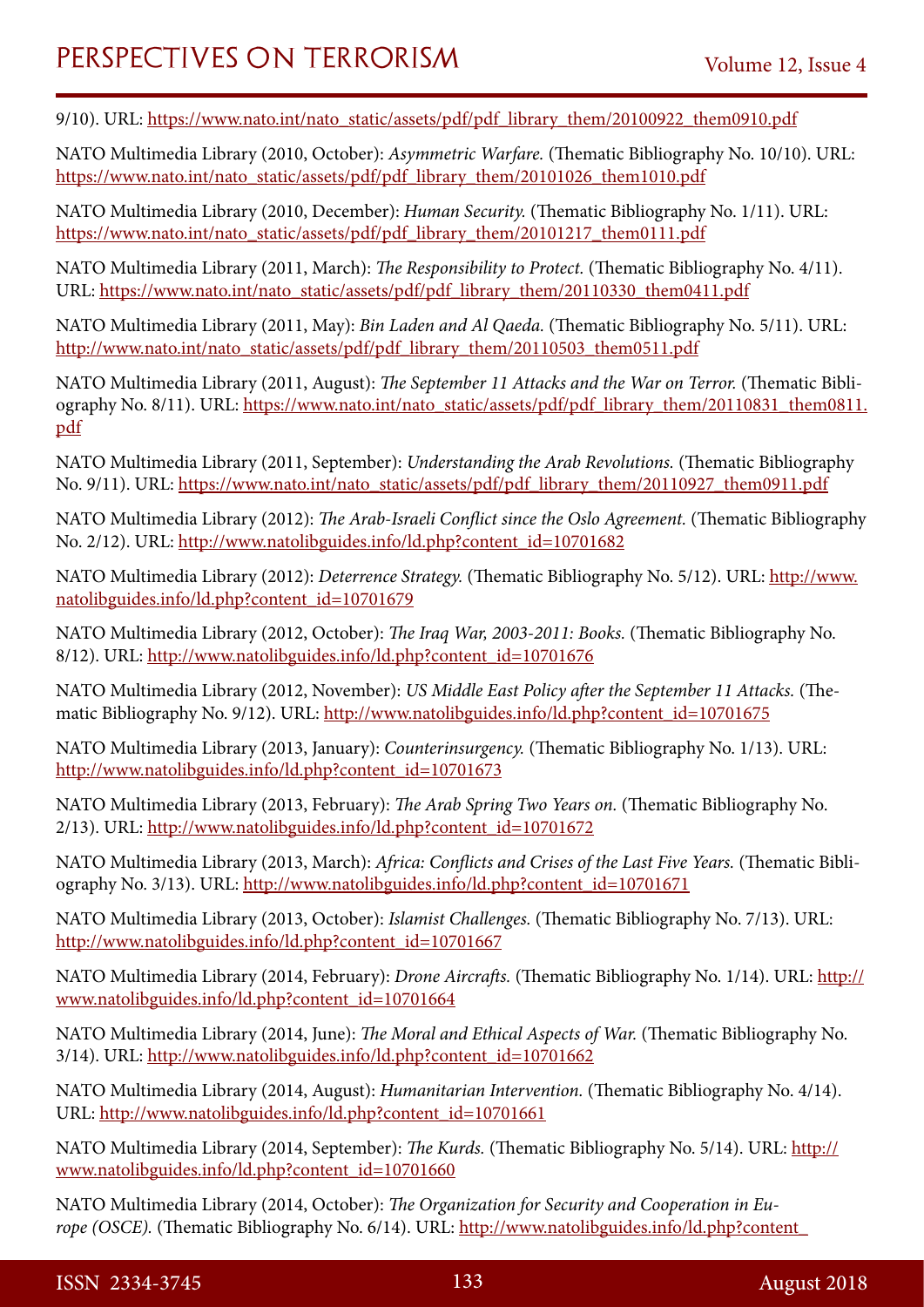### [id=10701659](http://www.natolibguides.info/ld.php?content_id=10701659)

NATO Multimedia Library (2014, December): *Exit Strategy and Military Disengagement.* (Thematic Bibliography No. 7/14). URL: [http://www.natolibguides.info/ld.php?content\\_id=10701658](http://www.natolibguides.info/ld.php?content_id=10701658)

NATO Multimedia Library (2015, April): *The Syrian Civil War.* (Thematic Bibliography No. 2/15). URL: [http://www.natolibguides.info/ld.php?content\\_id=10701655](http://www.natolibguides.info/ld.php?content_id=10701655)

NATO Multimedia Library (2015, April): *A Century of Chemical Weapons.* (Thematic Bibliography No. 3/15). URL: [http://www.natolibguides.info/ld.php?content\\_id=10701654](http://www.natolibguides.info/ld.php?content_id=10701654)

NATO Multimedia Library (2015, July): *Terrorism: An Overview of the Last Two Years.* (Thematic Bibliography No. 4/15). URL: [http://www.natolibguides.info/ld.php?content\\_id=13067274](http://www.natolibguides.info/ld.php?content_id=13067274)

NATO Multimedia Library (2015, October): *A History of United Nations Peacekeeping.* (Thematic Bibliography No. 6/15). URL: [http://www.natolibguides.info/ld.php?content\\_id=17019682](http://www.natolibguides.info/ld.php?content_id=17019682)

NATO Multimedia Library (2016, February): *From Al Qaida to ISIS: The Evolution of Terrorism.* (Thematic Bibliography No. 1/16). URL: [http://www.natolibguides.info/ld.php?content\\_id=19411574](http://www.natolibguides.info/ld.php?content_id=19411574)

NATO Multimedia Library (2016, March): *Nuclear Deterrence in the 21st Century.* (Thematic Bibliography No. 2/16). URL: [http://natolibguides.info/ld.php?content\\_id=20574510](http://natolibguides.info/ld.php?content_id=20574510)

NATO Multimedia Library (2016, June): *Intelligence.* (Thematic Bibliography No. 3/16). URL: [http://www.](http://www.natolibguides.info/ld.php?content_id=22222408) [natolibguides.info/ld.php?content\\_id=22222408](http://www.natolibguides.info/ld.php?content_id=22222408)

NATO Multimedia Library (2017, January): *The US and NATO.* (Thematic Bibliography No. 1/17). URL: [http://www.natolibguides.info/ld.php?content\\_id=28435164](http://www.natolibguides.info/ld.php?content_id=28435164)

NATO Multimedia Library (2017, February): *Refugees and Migrations.* (Thematic Bibliography No. 2/17). URL: [http://www.natolibguides.info/ld.php?content\\_id=29399049](http://www.natolibguides.info/ld.php?content_id=29399049)

Newton, Leon (2006): *Terrorism 101: A Library Reference and Selected Annotated Bibliography.* Denver: Outskirts Press.

Norton, Augustus R.; Greenberg, Martin H. (1980): *International Terrorism: An Annotated Bibliography and Research Guide.* Boulder: Westview Press.

O'Donnell, Patrick S. (2017): *The Israeli-Palestinian Conflict: A Bibliography.* URL: [http://www.academia.](http://www.academia.edu/4844077/Israeli-Palestinian_Conflict_bibliography) [edu/4844077/Israeli-Palestinian\\_Conflict\\_bibliography](http://www.academia.edu/4844077/Israeli-Palestinian_Conflict_bibliography)

Ontiveros, Suzanne Robitaille (1986): *Global Terrorism: A Historical Bibliography.* (ABC-CLIO Research Guides). Santa Barbara: ABC-CLIO.

Palestinian American Research Center (PARC) (2008, October): *Resources: A Bibliography of Books on Palestine and the Palestinians.* URL:<http://parc-us-pal.org/resources/bibliography.htm>

Pawella, Jeanne (2016, April-): Dispositifs et rapports sur la radicalisation. *Radicalisations.* URL: [https://radi](https://radical.hypotheses.org/681)[cal.hypotheses.org/681](https://radical.hypotheses.org/681)

Perliger, Arie (2010, October): *Counterterrorism Reading List.* (CTC Annotated Bibliography). URL: [https://](https://ctc.usma.edu/counterterrorism-reading-list) [ctc.usma.edu/counterterrorism-reading-list](https://ctc.usma.edu/counterterrorism-reading-list)

Peterson, Jaclyn A. (2012, August): Three Bibliographies: (i) Drones and Targeted Killing, (ii) Prosecuting Terrorism, and (iii) Enhanced Interrogation Techniques v. Torture. *Perspectives on Terrorism*, *6*(3), 91-105. URL:<http://www.terrorismanalysts.com/pt/index.php/pot/article/view/peterson-threee-bibliographies>

Peterson, Jaclyn A. et al. (2016): Literature on Terrorism Trials - A Selective Bibliography. In: Beatrice de Graaf; Alex P. Schmid (Eds.): *Terrorists on Trial: A Performative Perspective.* Leiden: Leiden University Press,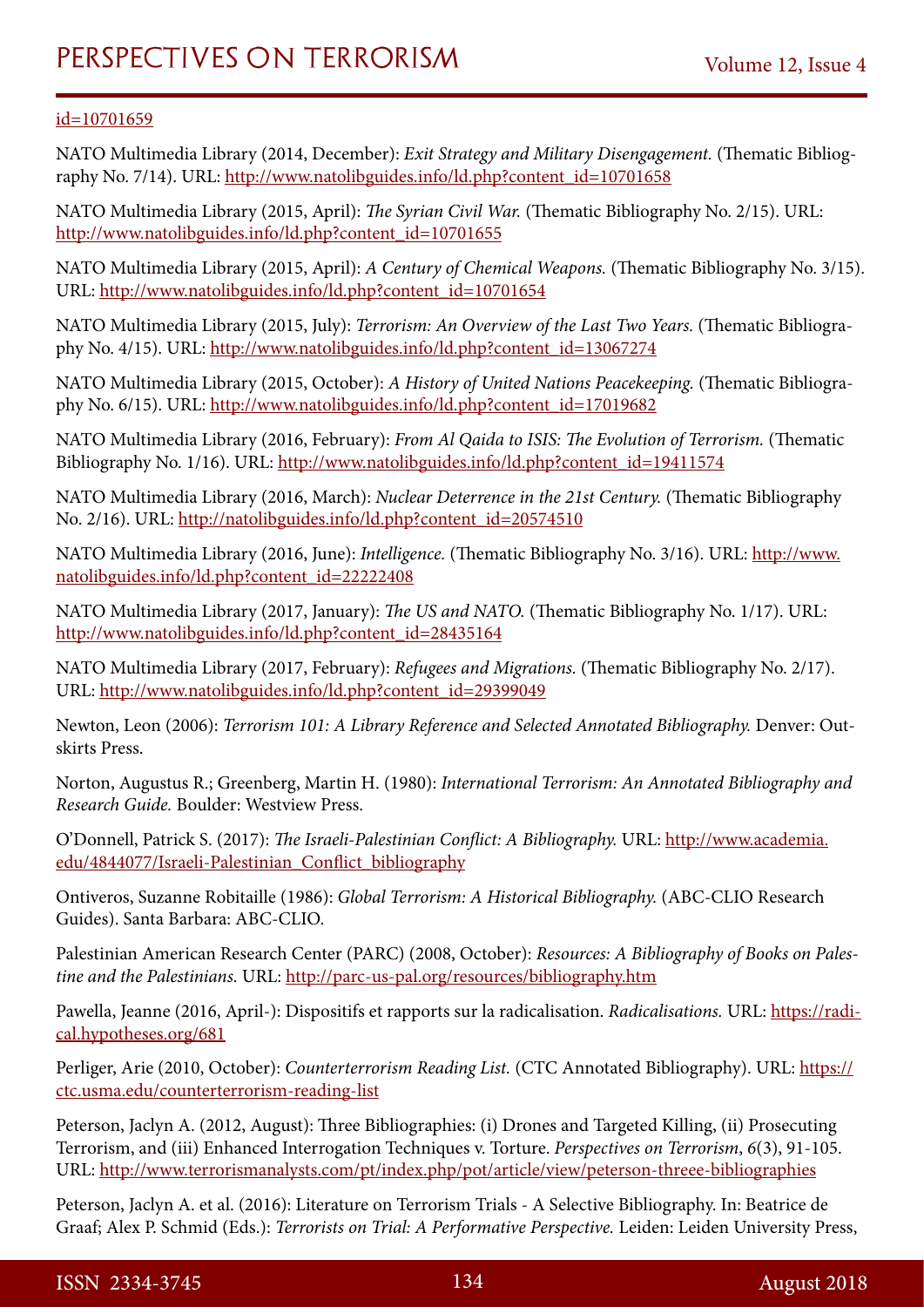#### 529-576.

Peterson, Mark Allen (2012, May-): Bibliography of the Egyptian Uprisings. *Connected in Cairo.* URL: [https://](https://connectedincairo.com/resources/bibliography-of-the-egyptian-uprisings) [connectedincairo.com/resources/bibliography-of-the-egyptian-uprisings](https://connectedincairo.com/resources/bibliography-of-the-egyptian-uprisings)

Picard, Robert G.; Sheets, Rhonda S. (1987): Terrorism and the News Media: A Research Bibliography. [4- Part Series]. *Political Communication* [PC]

- Part I. *PC*, 4(1), 65-69. DOI:<https://doi.org/10.1080/10584609.1987.9962808>
- Part II. *PC*, 4(2), 141-152. DOI: <https://doi.org/10.1080/10584609.1987.9962816>
- • Part III. *PC*, *4*(3), 217-221. DOI:<https://doi.org/10.1080/10584609.1987.9962824>
- Part IV. *PC*, 4(4), 325-326. DOI: <https://doi.org/10.1080/10584609.1987.9962832>

Pittson, Cynthia (2001): *Bibliography on Terrorism and International Law.* (Pace Law School Library Bibliography). URL: [http://www.law.nyu.edu/sites/default/files/ECM\\_PRO\\_073065.pdf](http://www.law.nyu.edu/sites/default/files/ECM_PRO_073065.pdf)

Pode, Adam (n.d.): *A Bibliography of Academic Theses on Terrorism and Related Forms of Violence – 1960 to 1998.* URL: <https://sites.google.com/site/terrorismthesis>

Price, Eric (2010, March): New Literature on Terrorism and Political Violence. *Perspectives on Terrorism*, *4*(1), 77-83. URL: <http://www.terrorismanalysts.com/pt/index.php/pot/article/view/93>

Price, Eric (2010, July): Dissertations and Theses on (Counter-)Terrorism and Political Violence (1980-2010). *Perspectives on Terrorism*, *4*(3), 58-63. URL: [http://www.terrorismanalysts.com/pt/index.php/pot/article/](http://www.terrorismanalysts.com/pt/index.php/pot/article/view/108) [view/108](http://www.terrorismanalysts.com/pt/index.php/pot/article/view/108)

Price, Eric (2010, October): Selected Literature on Human Rights and Terrorism. *Perspectives on Terrorism*, *4*(4), 88-101. URL: <http://www.terrorismanalysts.com/pt/index.php/pot/article/view/119>

Price, Eric (2010, November): Selected Literature on Terrorism and CBRN Threats. *Perspectives on Terrorism*, *4*(5), 57-68. URL:<http://www.terrorismanalysts.com/pt/index.php/pot/article/view/124>

Price, Eric (2010, December): Selected Literature on Terrorism and Organized Crime. *Perspectives on Terrorism*, *4*(6), 44-54. URL:<http://www.terrorismanalysts.com/pt/index.php/pot/article/view/132>

Price, Eric (2011): Library and Internet Resources for Research on Terrorism. In: Alex P. Schmid (Ed.): *The Routledge Handbook of Terrorism Research.* (Routledge Handbooks). Abingdon: Routledge, 443-456.

Price, Eric (2011, March): Selected Literature on Terrorism and Religion. *Perspectives on Terrorism*, *5*(1), 64-75. URL: [http://www.terrorismanalysts.com/pt/index.php/pot/article/view/price-literature-on-terror](http://www.terrorismanalysts.com/pt/index.php/pot/article/view/price-literature-on-terrorism-and-religion)[ism-and-religion](http://www.terrorismanalysts.com/pt/index.php/pot/article/view/price-literature-on-terrorism-and-religion)

Price, Eric (2011, May): Selected Literature on Conflict Prevention, Crime Prevention, Terrorism Prevention and Violence Prevention. *Perspectives on Terrorism*, *5*(2), 85-100. URL: [http://www.terrorismanalysts.com/pt/](http://www.terrorismanalysts.com/pt/index.php/pot/article/view/price-conflict-crime-prevention) [index.php/pot/article/view/price-conflict-crime-prevention](http://www.terrorismanalysts.com/pt/index.php/pot/article/view/price-conflict-crime-prevention)

Price, Eric (2011, September): Selected Literature on Terrorism and Political Violence/Conflict in Africa since the Second World War. *Perspectives on Terrorism*, *5*(3-4), 118-133. URL: [http://www.terrorismanalysts.com/](http://www.terrorismanalysts.com/pt/index.php/pot/article/view/164) [pt/index.php/pot/article/view/164](http://www.terrorismanalysts.com/pt/index.php/pot/article/view/164)

Price, Eric (2011, December): Literature on Right-Wing and Vigilante Terrorism. *Perspectives on Terrorism*, *5*(5-6), 168-179. URL: [http://www.terrorismanalysts.com/pt/index.php/pot/article/view/litera](http://www.terrorismanalysts.com/pt/index.php/pot/article/view/literature-on-right-wing)[ture-on-right-wing](http://www.terrorismanalysts.com/pt/index.php/pot/article/view/literature-on-right-wing)

Price, Eric (2012, March): Literature on Terrorism, Media, Propaganda & Cyber-Terrorism. *Perspectives on Terrorism*, *6*(1), 92-103. URL: [http://www.terrorismanalysts.com/pt/index.php/pot/article/view/price-litera-](http://www.terrorismanalysts.com/pt/index.php/pot/article/view/price-literature-terrorism-media)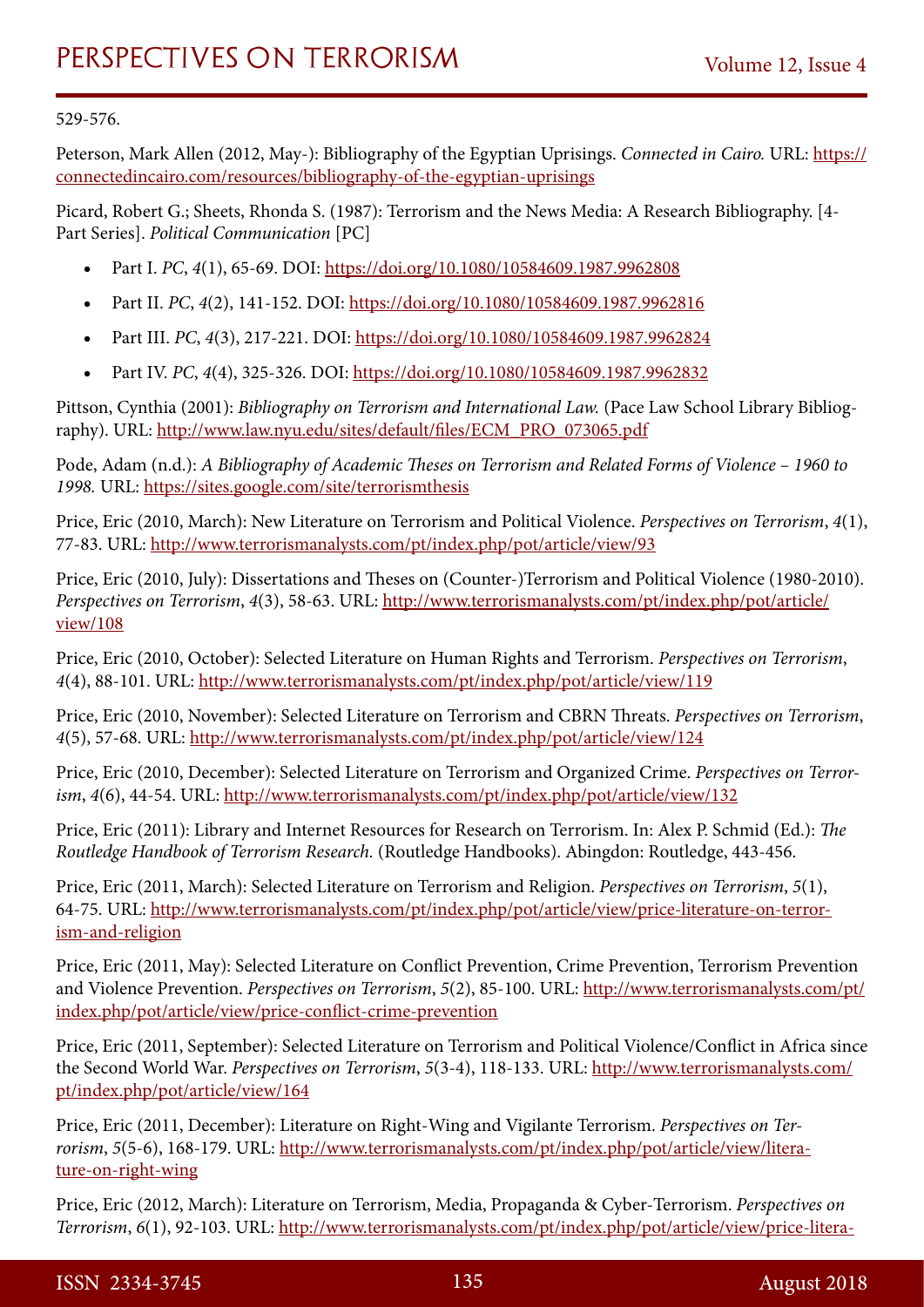#### [ture-terrorism-media](http://www.terrorismanalysts.com/pt/index.php/pot/article/view/price-literature-terrorism-media)

Price, Eric (2012, May): Bibliography: Literature on Terrorism in History. *Perspectives on Terrorism*, *6*(2), 160-180. URL:<http://www.terrorismanalysts.com/pt/index.php/pot/article/view/price-terrorism-in-history>

Price, Eric (2012, August): Bibliography: Literature on the Future of Terrorism (including Trends). *Perspectives on Terrorism*, *6*(3), 78-90. URL: [http://www.terrorismanalysts.com/pt/index.php/pot/article/view/](http://www.terrorismanalysts.com/pt/index.php/pot/article/view/price-literature-on-the-future-of-terrorism) [price-literature-on-the-future-of-terrorism](http://www.terrorismanalysts.com/pt/index.php/pot/article/view/price-literature-on-the-future-of-terrorism)

Price, Eric (2012, October): Bibliography: Inside Terrorist Organisations. *Perspectives on Terrorism*, *6*(4-5), 160-168. URL:<http://www.terrorismanalysts.com/pt/index.php/pot/article/view/222>

Price, Eric (2012, December): Literature on Victims of Terrorism. *Perspectives on Terrorism*, *6*(6), 144-166. URL:<http://www.terrorismanalysts.com/pt/index.php/pot/article/view/236>

Price, Eric (2013, February): Literature on Al-Qaeda since 2001. *Perspectives on Terrorism*, *7*(1), 114-144. URL:<http://www.terrorismanalysts.com/pt/index.php/pot/article/view/246>

Price, Eric (2013, April): Literature on Kidnapping for Ransom and for Political Concessions. *Perspectives on Terrorism*, *7*(2), 104-118. URL:<http://www.terrorismanalysts.com/pt/index.php/pot/article/view/259>

Price, Eric (2013, June): Literature on Refugee Situations (including Internally Displaced Persons) and Terrorism (incl. other Forms of Political Violence and Armed Conflict). *Perspectives on Terrorism*, *7*(3), 99-113. URL:<http://www.terrorismanalysts.com/pt/index.php/pot/article/view/271>

Price, Eric (2013, August): Literature on the Financing of Terrorism. *Perspectives on Terrorism*, *7*(4), 112-130. URL:<http://www.terrorismanalysts.com/pt/index.php/pot/article/view/284>

Price, Eric (2013, October): Literature on Diasporas and Terrorism. *Perspectives on Terrorism*, *7*(5), 186-197. URL:<http://www.terrorismanalysts.com/pt/index.php/pot/article/view/302>

Price, Eric (2013, December): Selected Dissertations and Theses on Terrorism, Counterterrorism and Political Violence, 1980-2013 (available in Full-Text). *Perspectives on Terrorism*, *7*(6), 166-202. URL: [http://www.](http://www.terrorismanalysts.com/pt/index.php/pot/article/view/318) [terrorismanalysts.com/pt/index.php/pot/article/view/318](http://www.terrorismanalysts.com/pt/index.php/pot/article/view/318)

Price, Eric (2014, February): Bibliography: Non-English Academic Dissertations on Terrorism and Counter-Terrorism. *Perspectives on Terrorism*, *8*(1), 84-98. URL: [http://www.terrorismanalysts.com/pt/index.php/](http://www.terrorismanalysts.com/pt/index.php/pot/article/view/327) [pot/article/view/327](http://www.terrorismanalysts.com/pt/index.php/pot/article/view/327)

Price, Eric (2014, April): Bibliography: (Countering) Violent Extremism and Terrorism. *Perspectives on Terrorism*, *8*(2), 92-102. URL:<http://www.terrorismanalysts.com/pt/index.php/pot/article/view/339>

Price, Eric (2014, June): Terrorists, Extremists, Militants: Selected Biographies, Autobiographies and Related Documents and Writings. *Perspectives on Terrorism*, *8*(3), 126-134. URL: [http://www.terrorismanalysts.com/](http://www.terrorismanalysts.com/pt/index.php/pot/article/view/350) [pt/index.php/pot/article/view/350](http://www.terrorismanalysts.com/pt/index.php/pot/article/view/350)

Price, Eric (2014, August): Bibliography on State Sponsored Terrorism and Assassinations Abroad; with Special Emphasis on the Assassination of 28 July 1914 that Triggered World War I. *Perspectives on Terrorism*, *8*(4), 146-152. URL: <http://www.terrorismanalysts.com/pt/index.php/pot/article/view/367>

Price, Eric (2014, October): Bibliography: Domestic State (or Regime) Terrorism and Repression. *Perspectives on Terrorism*, *8*(5), 117-126. URL:<http://www.terrorismanalysts.com/pt/index.php/pot/article/view/383>

Price, Eric (2014, December): Bibliography on Single Issue Terrorism. *Perspectives on Terrorism*, *8*(6), 123- 129. URL: <http://www.terrorismanalysts.com/pt/index.php/pot/article/view/394>

Price, Eric (2015, February): Bibliography: Foreign Fighters of Terrorism. *Perspectives on Terrorism*, *9*(1), 157-163. URL:<http://www.terrorismanalysts.com/pt/index.php/pot/article/view/409>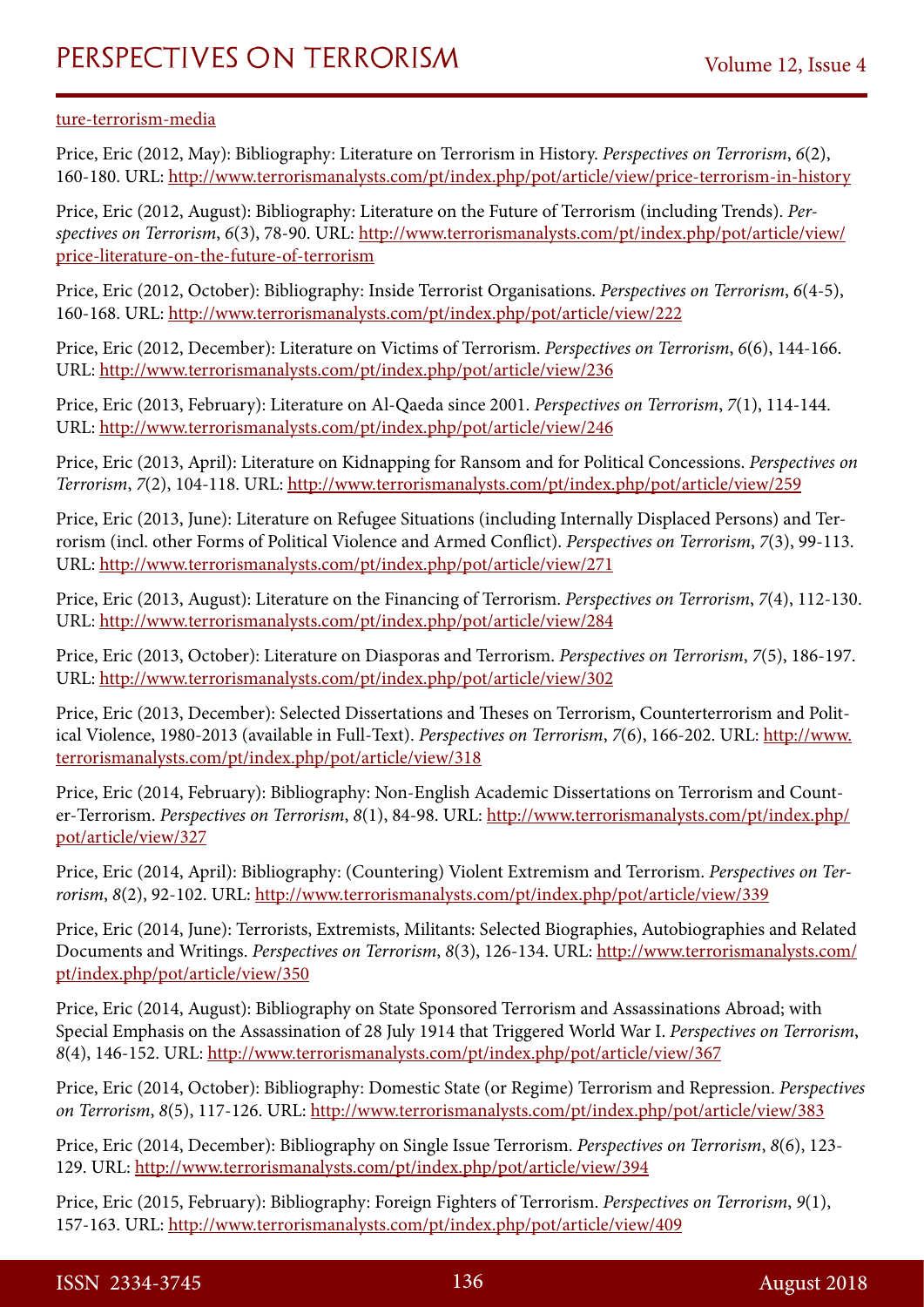Price, Eric (2015, June): Bibliography: Lone Wolves/Actors of Terrorism. *Perspectives on Terrorism*, *9*(3), 113- 119. URL: <http://www.terrorismanalysts.com/pt/index.php/pot/article/view/432>

Price, Eric; Schmid, Alex P. (2010, May): Selected Literature on Radicalization and De-Radicalization from Terrorism. *Perspectives on Terrorism*, *4*(2), 58-76. URL: [http://www.terrorismanalysts.com/pt/index.php/pot/](http://www.terrorismanalysts.com/pt/index.php/pot/article/view/102) [article/view/102](http://www.terrorismanalysts.com/pt/index.php/pot/article/view/102)

Prunckun, Henry W., Jr. (1995): *Shadow of Death: An Analytic Bibliography on Political Violence, Terrorism, and Low-Intensity Conflict.* Lanham: Scarecrow Press.

Schmid, Alex P. (2011): The Literature on Terrorism. In: Alex P. Schmid (Ed.): *The Routledge Handbook of Terrorism Research.* (Routledge Handbooks). Abingdon: Routledge, 457-474.

Schmid, Alex P.; Jongman, Albert J. (Berto) (2017): *Political Terrorism: A New Guide to Actors, Authors, Concepts, Data Bases, Theories, and Literature.* Abingdon: Routledge. (Original work published 1984)

Schmid, Alex P.; Price, Eric (2011, May): Selected Literature on Radicalization and De-Radicalization of Terrorists: Monographs, Edited Volumes, Grey Literature and Prime Articles Published since the 1960s. *Crime, Law and Social Change*, *55*(4), 337-348. DOI: <https://doi.org/10.1007/s10611-011-9287-4>

Schmid, Alex P. (Author); Tinnes, Judith (Bibliographer) (2015, December): *Foreign (Terrorist) Fighters with IS: A European Perspective.* (ICCT Research Paper). DOI:<https://doi.org/10.19165/2015.1.08>

Scrivens, Ryan (2017, August-): Academic Theses (Ph.D. and MA) on Terrorism and Counter-Terrorism Related Issues. [Ongoing Series]. *Perspectives on Terrorism* [PT]

- 238 Theses in English (2013-2017). *PT*, *11*(4), 2017, August, 176-192. URL: [http://www.terrorismana](http://www.terrorismanalysts.com/pt/index.php/pot/article/view/629)[lysts.com/pt/index.php/pot/article/view/629](http://www.terrorismanalysts.com/pt/index.php/pot/article/view/629)
- • 152 Theses in English (2013-2017). *PT*, *11*(5), 2017, October, 141-151. URL: [http://www.terrorisman](http://www.terrorismanalysts.com/pt/index.php/pot/article/view/647)[alysts.com/pt/index.php/pot/article/view/647](http://www.terrorismanalysts.com/pt/index.php/pot/article/view/647)
- • 200+ Theses in French, Spanish, Italian, German, Dutch, and Norwegian. *PT*, *12*(1), 2018, February, 216-230. URL:<http://www.terrorismanalysts.com/pt/index.php/pot/article/view/685>

Seib, Philip (2017): Select Bibliography. In: *As Terrorism Evolves: Media, Religion, and Governance.* Cambridge: Cambridge University Press, 144-178. DOI: <https://doi.org/10.1017/9781108303996.008>

Shepard, William (2017, September): Sayyid Qutb. *Oxford Bibliographies Online.* DOI: [https://doi.](https://doi.org/10.1093/OBO/9780195390155-0072) [org/10.1093/OBO/9780195390155-0072](https://doi.org/10.1093/OBO/9780195390155-0072)

Signorielli, Nancy; Gerbner, George (1988): *Violence and Terror in the Mass Media: An Annotated Bibliography.* (Bibliographies and Indexes in Sociology, No. 13). Westport: Greenwood Press.

Sinai, Joshua (2008, August): Review Essay: Top 50 Books on Terrorism and Counterterrorism. *Perspectives on Terrorism*, *2*(11), 15-23. URL:<http://www.terrorismanalysts.com/pt/index.php/pot/article/view/57>

Sinai, Joshua (2012, May): Terrorism Bookshelf: Top 150 Books on Terrorism and Counter-Terrorism. *Perspectives on Terrorism*, *6*(2), 74-116. URL: [http://www.terrorismanalysts.com/pt/index.php/pot/article/view/](http://www.terrorismanalysts.com/pt/index.php/pot/article/view/sinai-terrorism-bookshelf) [sinai-terrorism-bookshelf](http://www.terrorismanalysts.com/pt/index.php/pot/article/view/sinai-terrorism-bookshelf)

Sinai, Joshua (2013, June-): "Counterterrorism Bookshelf ": Capsule Reviews of Books on Terrorism and Counterterrorism Related Subjects. [Ongoing Series]. *Perspectives on Terrorism* [PT]

- • 29 Books. *PT*, *7*(3), 2013, June, 114-124. URL: [http://www.terrorismanalysts.com/pt/index.php/pot/](http://www.terrorismanalysts.com/pt/index.php/pot/article/view/272) [article/view/272](http://www.terrorismanalysts.com/pt/index.php/pot/article/view/272)
- 13 Books. *PT*, *7*(4), 2013, August, 131-137. URL: [http://www.terrorismanalysts.com/pt/index.php/](http://www.terrorismanalysts.com/pt/index.php/pot/article/view/285) [pot/article/view/285](http://www.terrorismanalysts.com/pt/index.php/pot/article/view/285)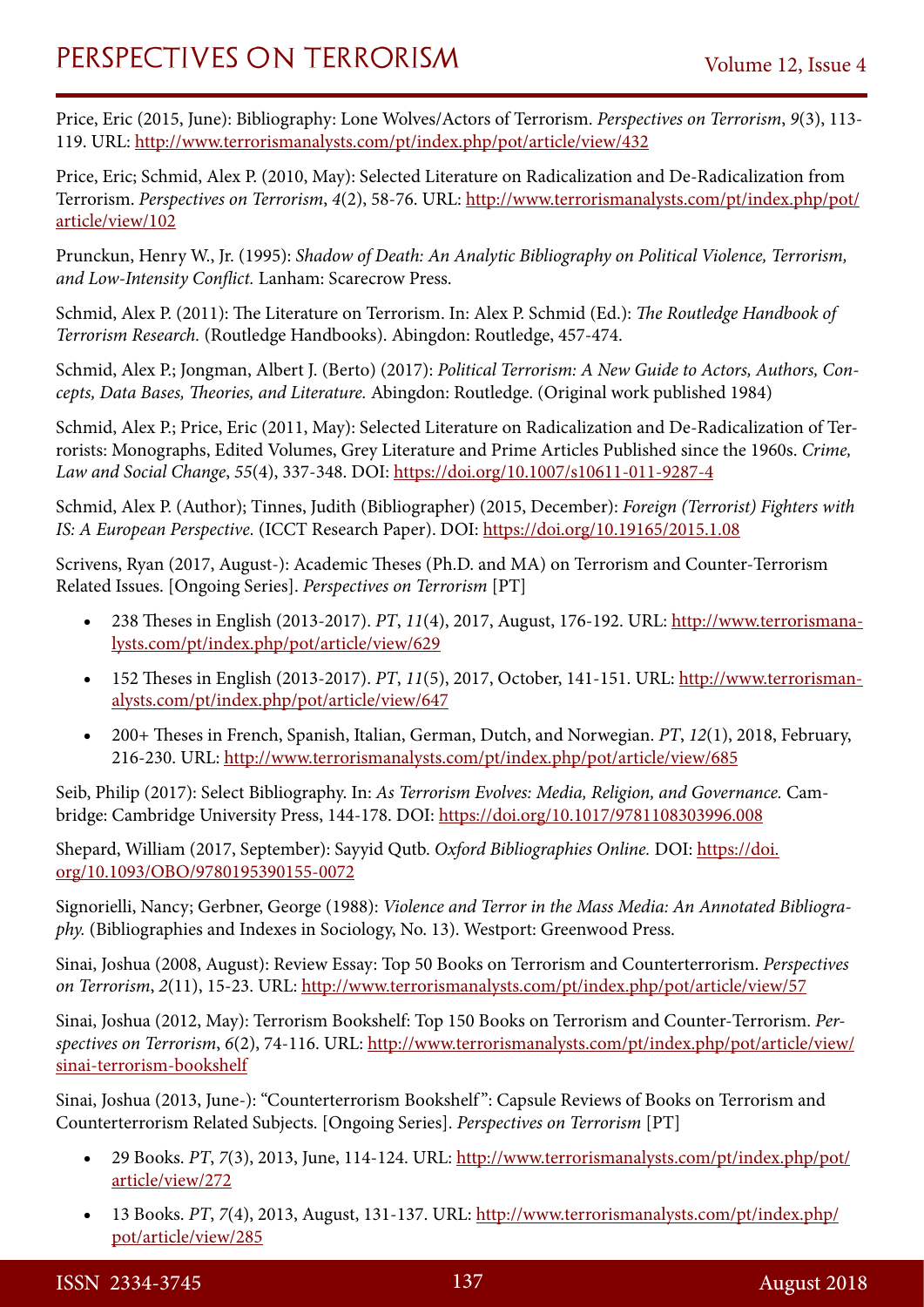- 36 Books, Subject: Intelligence and Terrorism. *PT*, *7*(5), 2013, October, 127-141. URL: [http://www.](http://www.terrorismanalysts.com/pt/index.php/pot/article/view/295) [terrorismanalysts.com/pt/index.php/pot/article/view/295](http://www.terrorismanalysts.com/pt/index.php/pot/article/view/295)
- • 20 Books. *PT*, *7*(6), 2013, December, 203-209. URL: [http://www.terrorismanalysts.com/pt/index.php/](http://www.terrorismanalysts.com/pt/index.php/pot/article/view/319) [pot/article/view/319](http://www.terrorismanalysts.com/pt/index.php/pot/article/view/319)
- • 23 Books. *PT*, *8*(1), 2014, February, 133-141. URL: [http://www.terrorismanalysts.com/pt/index.php/](http://www.terrorismanalysts.com/pt/index.php/pot/article/view/329) [pot/article/view/329](http://www.terrorismanalysts.com/pt/index.php/pot/article/view/329)
- • 27 Books. *PT*, *8*(2), 2014, April, 103-112. URL: [http://www.terrorismanalysts.com/pt/index.php/pot/](http://www.terrorismanalysts.com/pt/index.php/pot/article/view/340) [article/view/340](http://www.terrorismanalysts.com/pt/index.php/pot/article/view/340)
- • 8 Books. *PT*, *8*(3), 2014, June, 135-139. URL: [http://www.terrorismanalysts.com/pt/index.php/pot/](http://www.terrorismanalysts.com/pt/index.php/pot/article/view/351) [article/view/351](http://www.terrorismanalysts.com/pt/index.php/pot/article/view/351)
- • 47 Books. *PT*, *8*(4), 2014, August, 158-170. URL: [http://www.terrorismanalysts.com/pt/index.php/](http://www.terrorismanalysts.com/pt/index.php/pot/article/view/371) [pot/article/view/371](http://www.terrorismanalysts.com/pt/index.php/pot/article/view/371)
- • 17 Books. *PT*, *8*(5), 2014, October, 78-83. URL: [http://www.terrorismanalysts.com/pt/index.php/pot/](http://www.terrorismanalysts.com/pt/index.php/pot/article/view/381) [article/view/381](http://www.terrorismanalysts.com/pt/index.php/pot/article/view/381)
- • 22 Books. *PT*, *8*(6), 2014, December, 114-122. URL: [http://www.terrorismanalysts.com/pt/index.php/](http://www.terrorismanalysts.com/pt/index.php/pot/article/view/393) [pot/article/view/393](http://www.terrorismanalysts.com/pt/index.php/pot/article/view/393)
- • 16 Books. *PT*, *9*(1), 2015, February, 115-121. URL: [http://www.terrorismanalysts.com/pt/index.php/](http://www.terrorismanalysts.com/pt/index.php/pot/article/view/407) [pot/article/view/407](http://www.terrorismanalysts.com/pt/index.php/pot/article/view/407)
- • 9 Books. *PT*, *9*(2), 2015, April, 115-119. URL: [http://www.terrorismanalysts.com/pt/index.php/pot/](http://www.terrorismanalysts.com/pt/index.php/pot/article/view/422) [article/view/422](http://www.terrorismanalysts.com/pt/index.php/pot/article/view/422)
- • 20 Books. *PT*, *9*(3), 2015, June, 73-81. URL: [http://www.terrorismanalysts.com/pt/index.php/pot/arti](http://www.terrorismanalysts.com/pt/index.php/pot/article/view/430)[cle/view/430](http://www.terrorismanalysts.com/pt/index.php/pot/article/view/430)
- 16 Books. PT, 9(5), 2015, October, 111-117. URL: [http://www.terrorismanalysts.com/pt/index.php/](http://www.terrorismanalysts.com/pt/index.php/pot/article/view/465) [pot/article/view/465](http://www.terrorismanalysts.com/pt/index.php/pot/article/view/465)
- • 40 Books. *PT*, *9*(6), 2015, December, 154-166. URL: [http://www.terrorismanalysts.com/pt/index.php/](http://www.terrorismanalysts.com/pt/index.php/pot/article/view/477) [pot/article/view/477](http://www.terrorismanalysts.com/pt/index.php/pot/article/view/477)
- • 20 Books, Subject: Israeli and Palestinian Issues. *PT*, *10*(1), 2016, February, 114-125. URL: [http://](http://www.terrorismanalysts.com/pt/index.php/pot/article/view/493) [www.terrorismanalysts.com/pt/index.php/pot/article/view/493](http://www.terrorismanalysts.com/pt/index.php/pot/article/view/493)
- 30 Books. PT, 10(2), 2016, April, 103-117. URL: [http://www.terrorismanalysts.com/pt/index.php/pot/](http://www.terrorismanalysts.com/pt/index.php/pot/article/view/504) [article/view/504](http://www.terrorismanalysts.com/pt/index.php/pot/article/view/504)
- • 7 Books. *PT*, *10*(3), 2016, June, 99-104. URL: [http://www.terrorismanalysts.com/pt/index.php/pot/](http://www.terrorismanalysts.com/pt/index.php/pot/article/view/519) [article/view/519](http://www.terrorismanalysts.com/pt/index.php/pot/article/view/519)
- • 21 Books. *PT*, *10*(4), 2016, August, 99-107. URL: [http://www.terrorismanalysts.com/pt/index.php/](http://www.terrorismanalysts.com/pt/index.php/pot/article/view/530) [pot/article/view/530](http://www.terrorismanalysts.com/pt/index.php/pot/article/view/530)
- • 36 Books. *PT*, *10*(5), 2016, October, 156-169. URL: [http://www.terrorismanalysts.com/pt/index.php/](http://www.terrorismanalysts.com/pt/index.php/pot/article/view/548) [pot/article/view/548](http://www.terrorismanalysts.com/pt/index.php/pot/article/view/548)
- • 12 Books, Subject: Al-Qaida and ISIS, *PT*, *10*(6), 2016, December, 207-212. URL: [http://www.terroris](http://www.terrorismanalysts.com/pt/index.php/pot/article/view/568)[manalysts.com/pt/index.php/pot/article/view/568](http://www.terrorismanalysts.com/pt/index.php/pot/article/view/568)
- • 23 Books. *PT*, *11*(1), 2017, February, 162-173. URL: [http://www.terrorismanalysts.com/pt/index.php/](http://www.terrorismanalysts.com/pt/index.php/pot/article/view/583) [pot/article/view/583](http://www.terrorismanalysts.com/pt/index.php/pot/article/view/583)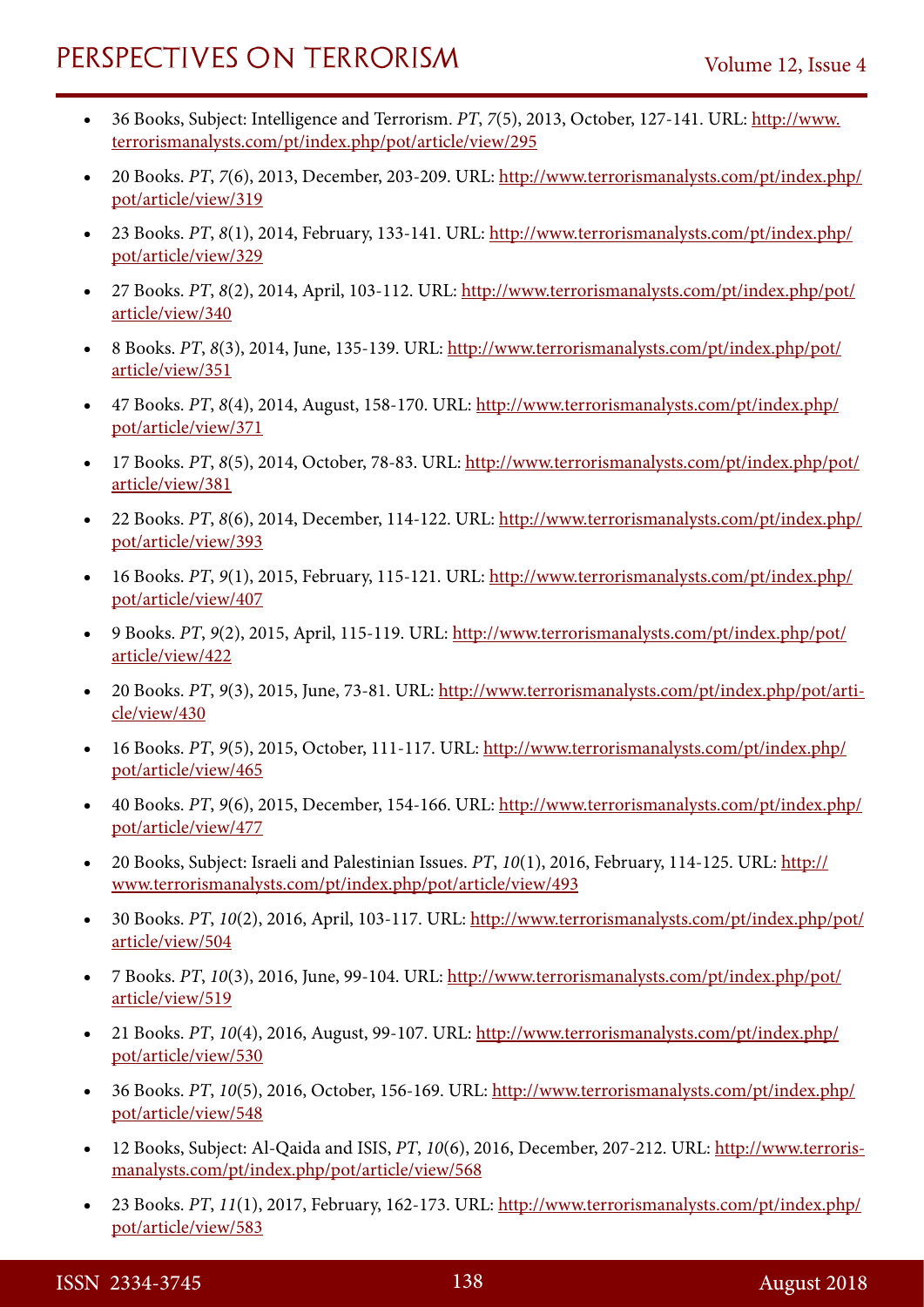- • 50 Books. *PT*, *11*(2), 2017, April, 139-162. URL: [http://www.terrorismanalysts.com/pt/index.php/pot/](http://www.terrorismanalysts.com/pt/index.php/pot/article/view/601) [article/view/601](http://www.terrorismanalysts.com/pt/index.php/pot/article/view/601)
- • 40 Books. *PT*, *11*(3), 2017, June, 79-95. URL: [http://www.terrorismanalysts.com/pt/index.php/pot/](http://www.terrorismanalysts.com/pt/index.php/pot/article/view/612) [article/view/612](http://www.terrorismanalysts.com/pt/index.php/pot/article/view/612)
- 15 Books. PT, 11(4), 2017, August, 200-207. URL: [http://www.terrorismanalysts.com/pt/index.php/](http://www.terrorismanalysts.com/pt/index.php/pot/article/view/633) [pot/article/view/633](http://www.terrorismanalysts.com/pt/index.php/pot/article/view/633)
- 30 Books. PT, 11(5), 2017, October, 51-67. URL: [http://www.terrorismanalysts.com/pt/index.php/](http://www.terrorismanalysts.com/pt/index.php/pot/article/view/644) [pot/article/view/644](http://www.terrorismanalysts.com/pt/index.php/pot/article/view/644)
- 18 Books. PT, 12(1), 2018, February, 100-111. URL: [http://www.terrorismanalysts.com/pt/index.php/](http://www.terrorismanalysts.com/pt/index.php/pot/article/view/681) [pot/article/view/681](http://www.terrorismanalysts.com/pt/index.php/pot/article/view/681)
- • 20 Books. *PT*, *12*(2), 2018, April, 129-139. URL: [http://www.terrorismanalysts.com/pt/index.php/pot/](http://www.terrorismanalysts.com/pt/index.php/pot/article/view/700) [article/view/700](http://www.terrorismanalysts.com/pt/index.php/pot/article/view/700)
- • 50 Books. *PT*, *12*(3), 2018, June, 92-118. URL: [https://www.universiteitleiden.nl/binaries/content/](https://www.universiteitleiden.nl/binaries/content/assets/customsites/perspectives-on-terrorism/2018/issue-3/07---resources-counterterrorism-bookshelf-50-books-on-terrorism-and-counterterrorism-related-subjects.pdf) [assets/customsites/perspectives-on-terrorism/2018/issue-3/07---resources-counterterrorism-book](https://www.universiteitleiden.nl/binaries/content/assets/customsites/perspectives-on-terrorism/2018/issue-3/07---resources-counterterrorism-bookshelf-50-books-on-terrorism-and-counterterrorism-related-subjects.pdf)[shelf-50-books-on-terrorism-and-counterterrorism-related-subjects.pdf](https://www.universiteitleiden.nl/binaries/content/assets/customsites/perspectives-on-terrorism/2018/issue-3/07---resources-counterterrorism-bookshelf-50-books-on-terrorism-and-counterterrorism-related-subjects.pdf)

Sinai, Joshua (in press): *Bibliography of Terrorism and Counter-Terrorism.* Abingdon: Routledge. [ca. 2,000 Titles]

Stone, Amie (2014, July): *Homeland Security: A Selected Bibliography.* (U.S. Army War College Library Bibliography). URL: [https://www.armywarcollege.edu/library/bibs/Homeland\\_Security\\_2014.pdf](https://www.armywarcollege.edu/library/bibs/Homeland_Security_2014.pdf)

Tehan, Rita (2015, April): *Cybersecurity: Authoritative Reports and Resources, by Topic.* (CRS Report for Congress R42507). URL: <https://fas.org/sgp/crs/misc/R42507.pdf>

Tinnes, Judith (2013, April): 100 Core and Periphery Journals for Terrorism Research. *Perspectives on Terrorism*, *7*(2), 95-103. URL:<http://www.terrorismanalysts.com/pt/index.php/pot/article/view/258>

Tinnes, Judith (2013, June): 230 Websites and Blogs for Terrorism Research. *Perspectives on Terrorism*, *7*(3), 84-98. URL: <http://www.terrorismanalysts.com/pt/index.php/pot/article/view/270>

Tinnes, Judith (2014, April-): Bibliography: Muslim Brotherhood. [Ongoing Series]. *Perspectives on Terrorism* [PT]

• Part 1. *PT*, *8*(2), 2014, April, 66-91. URL: [http://www.terrorismanalysts.com/pt/index.php/pot/article/](http://www.terrorismanalysts.com/pt/index.php/pot/article/view/338) [view/338](http://www.terrorismanalysts.com/pt/index.php/pot/article/view/338)

Tinnes, Judith (2013, October-2014, June): Bibliography: Arab Spring. [2-Part Series]. *Perspectives on Terrorism* [PT]

- • Part 1. *PT*, *7*(5), 2013, October, 155-185. URL: [http://www.terrorismanalysts.com/pt/index.php/pot/](http://www.terrorismanalysts.com/pt/index.php/pot/article/view/301) [article/view/301](http://www.terrorismanalysts.com/pt/index.php/pot/article/view/301)
- Part 2. *PT*, *8*(3), 2014, June, 92-125. URL: [http://www.terrorismanalysts.com/pt/index.php/pot/arti](http://www.terrorismanalysts.com/pt/index.php/pot/article/view/349)[cle/view/349](http://www.terrorismanalysts.com/pt/index.php/pot/article/view/349)

Tinnes, Judith (2015, February-): Bibliography: Terrorism in, or Originating from, the Caucasus, Central Asia, and Russia. [Ongoing Series]. *Perspectives on Terrorism* [PT]

Part 1. *PT*, 9(1), 2015, February, 122-156. URL: [http://www.terrorismanalysts.com/pt/index.php/pot/](http://www.terrorismanalysts.com/pt/index.php/pot/article/view/408) [article/view/408](http://www.terrorismanalysts.com/pt/index.php/pot/article/view/408)

Tinnes, Judith (2015, April-): Bibliography: Genocide (since 1980). [Ongoing Series]. *Perspectives on Terror-*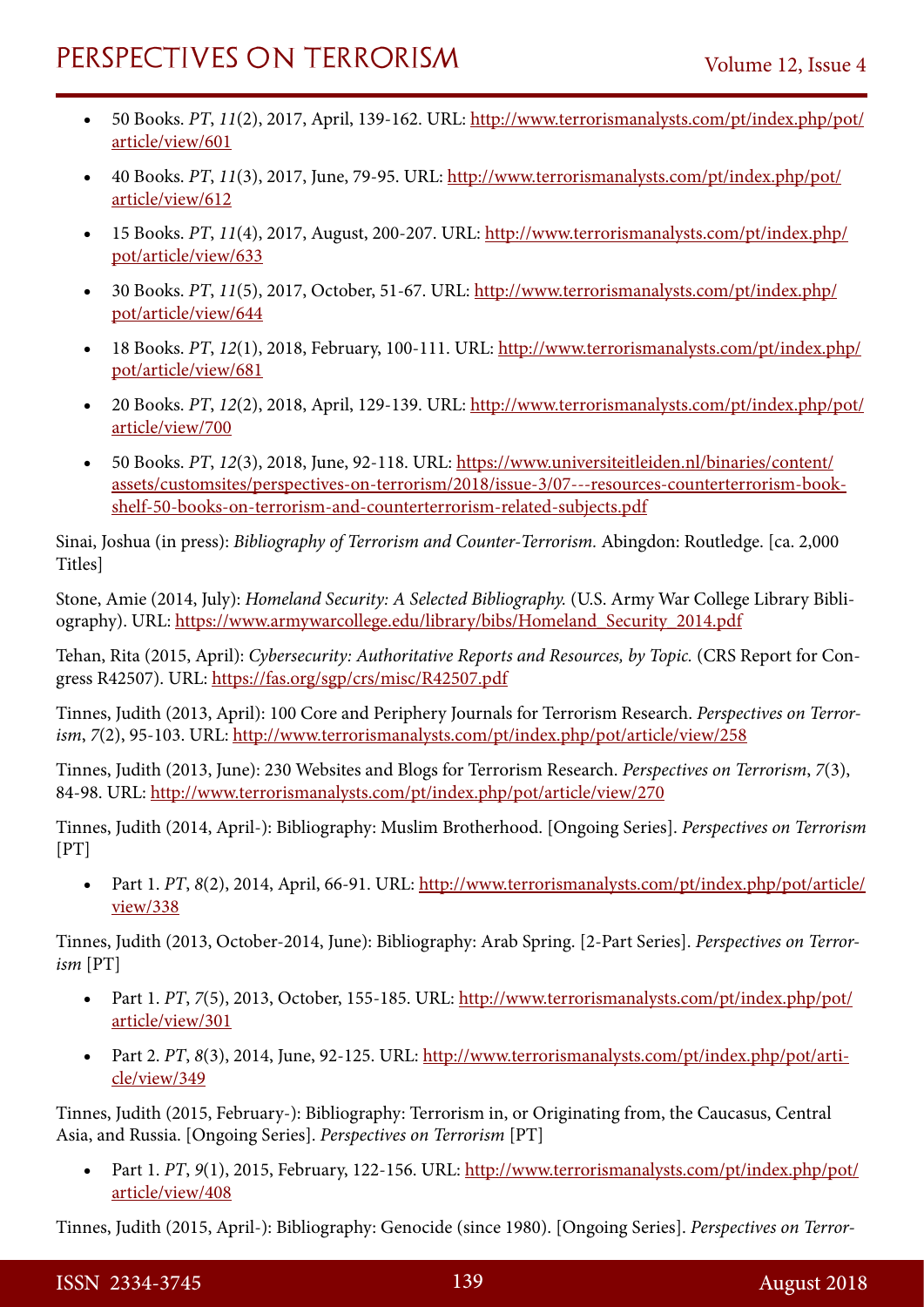### *ism* [PT]

Part 1. *PT*, 9(2), 2015, April, 80-114. URL: [http://www.terrorismanalysts.com/pt/index.php/pot/arti](http://www.terrorismanalysts.com/pt/index.php/pot/article/view/421)[cle/view/421](http://www.terrorismanalysts.com/pt/index.php/pot/article/view/421)

Tinnes, Judith (2015, October): Bibliography: Muslims and the West. *Perspectives on Terrorism*, *9*(5), 73-108. URL:<http://www.terrorismanalysts.com/pt/index.php/pot/article/view/463>

Tinnes, Judith (2015, December): Bibliography: Homegrown Terrorism and Radicalisation. *Perspectives on Terrorism*, *9*(6), 119-153. URL:<http://www.terrorismanalysts.com/pt/index.php/pot/article/view/476>

Tinnes, Judith (2016, February): Bibliography: Northern Ireland Conflict (The Troubles). *Perspectives on Terrorism*, *10*(1), 83-110. URL:<http://www.terrorismanalysts.com/pt/index.php/pot/article/view/491>

Tinnes, Judith (2016, August): Bibliography: Legal Aspects of Terrorism. *Perspectives on Terrorism*, *10*(4), 67- 98. URL:<http://www.terrorismanalysts.com/pt/index.php/pot/article/view/529>

Tinnes, Judith (2013, February-): Bibliography: Terrorism and the Media (including the Internet). [Ongoing Series]. *Perspectives on Terrorism* [PT]

- Part 1. *PT*, *7*(1, Suppl.), 2013, February, S1-S295. URL: [http://www.terrorismanalysts.com/pt/index.](http://www.terrorismanalysts.com/pt/index.php/pot/article/view/247) [php/pot/article/view/247](http://www.terrorismanalysts.com/pt/index.php/pot/article/view/247)
- • Part 2. *PT*, *8*(6), 2014, December, 82-113. URL: [http://www.terrorismanalysts.com/pt/index.php/pot/](http://www.terrorismanalysts.com/pt/index.php/pot/article/view/392) [article/view/392](http://www.terrorismanalysts.com/pt/index.php/pot/article/view/392)
- Part 3. *PT*, 10(5), 2016, October, 112-155. URL: [http://www.terrorismanalysts.com/pt/index.php/pot/](http://www.terrorismanalysts.com/pt/index.php/pot/article/view/547) [article/view/547](http://www.terrorismanalysts.com/pt/index.php/pot/article/view/547)

Tinnes, Judith (2016, December): Bibliography: Islamist Terrorism in Europe. *Perspectives on Terrorism*, *10*(6), 171-206. URL:<http://www.terrorismanalysts.com/pt/index.php/pot/article/view/567>

Tinnes, Judith (2014, August-2017, February): Bibliography on Islamist Narratives and Western Counter-Narratives. [2-Part Series] *Perspectives on Terrorism* [PT]

- Part 1. *PT*, *8*(4), 2014, August, 111-145. URL: [http://www.terrorismanalysts.com/pt/index.php/pot/](http://www.terrorismanalysts.com/pt/index.php/pot/article/view/366) [article/view/366](http://www.terrorismanalysts.com/pt/index.php/pot/article/view/366)
- Part 2. *PT*, 11(1), 2017, February, 80-123. URL: [http://www.terrorismanalysts.com/pt/index.php/pot/](http://www.terrorismanalysts.com/pt/index.php/pot/article/view/580) [article/view/580](http://www.terrorismanalysts.com/pt/index.php/pot/article/view/580)

Tinnes, Judith (2013, December-): Bibliography: Conflict in Syria. [Ongoing Series]. *Perspectives on Terrorism* [PT]

- Part 1. *PT*, *7*(6), 2013, December, 137-165. URL: [http://www.terrorismanalysts.com/pt/index.php/](http://www.terrorismanalysts.com/pt/index.php/pot/article/view/317) [pot/article/view/317](http://www.terrorismanalysts.com/pt/index.php/pot/article/view/317)
- Part 2. *PT*, 9(3), 2015, June, 82-112. URL: [http://www.terrorismanalysts.com/pt/index.php/pot/arti](http://www.terrorismanalysts.com/pt/index.php/pot/article/view/431)[cle/view/431](http://www.terrorismanalysts.com/pt/index.php/pot/article/view/431)
- Part 3. *PT*, 11(2), 2017, April, 65-107. URL: [http://www.terrorismanalysts.com/pt/index.php/pot/arti](http://www.terrorismanalysts.com/pt/index.php/pot/article/view/597)[cle/view/597](http://www.terrorismanalysts.com/pt/index.php/pot/article/view/597)

Tinnes, Judith (2017, August): Bibliography: Root Causes of Terrorism. *Perspectives on Terrorism*, *11*(4), 102- 142. URL: <http://www.terrorismanalysts.com/pt/index.php/pot/article/view/627>

Tinnes, Judith (2017, October): Bibliography: Life Cycles of Terrorism. *Perspectives on Terrorism*, *11*(5), 108- 140. URL: <http://www.terrorismanalysts.com/pt/index.php/pot/article/view/646>

Tinnes, Judith (2017, October): Bibliography: Terrorist Organizations: Cells, Networks, Affiliations, Splits.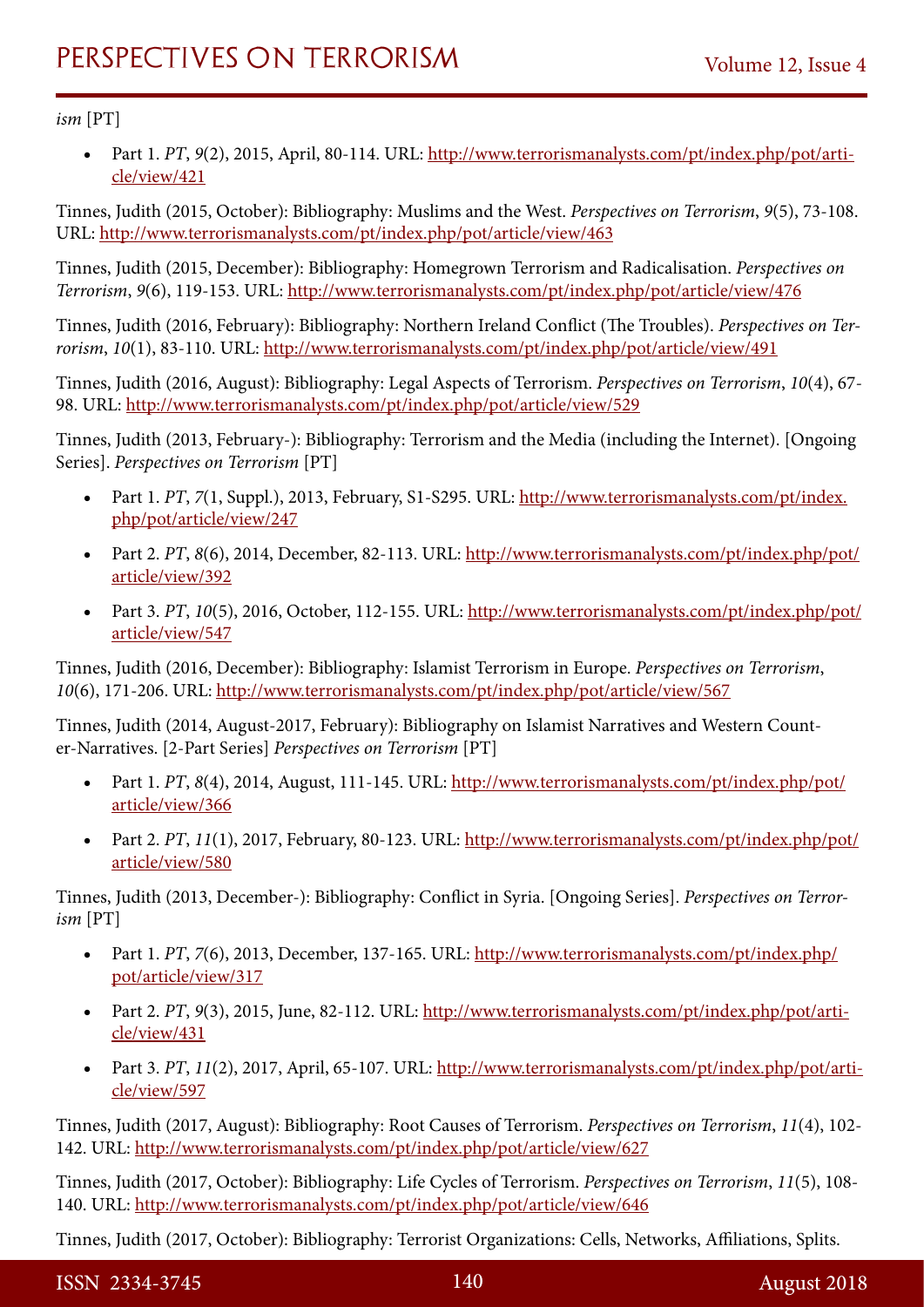*Perspectives on Terrorism*, *11*(5), 68-107. URL: [http://www.terrorismanalysts.com/pt/index.php/pot/article/](http://www.terrorismanalysts.com/pt/index.php/pot/article/view/645) [view/645](http://www.terrorismanalysts.com/pt/index.php/pot/article/view/645)

Tinnes, Judith (2017, December): Bibliography: Al-Qaeda and its Affiliated Organizations (Part 1). *Perspectives on Terrorism*, *11*(6), 168-214. URL: [http://www.terrorismanalysts.com/pt/index.php/pot/article/](http://www.terrorismanalysts.com/pt/index.php/pot/article/view/668) [view/668](http://www.terrorismanalysts.com/pt/index.php/pot/article/view/668)

Tinnes, Judith (2014, October-2018, February): Bibliography: Israeli-Palestinian Conflict. [2-Part Series]. *Perspectives on Terrorism* [PT]

- Part 1. *PT*, *8*(5), 2014, October, 84-116. URL: [http://www.terrorismanalysts.com/pt/index.php/pot/](http://www.terrorismanalysts.com/pt/index.php/pot/article/view/382) [article/view/382](http://www.terrorismanalysts.com/pt/index.php/pot/article/view/382)
- Part 2. *PT*, *12*(1), 2018, February, 152-185. URL: [http://www.terrorismanalysts.com/pt/index.php/pot/](http://www.terrorismanalysts.com/pt/index.php/pot/article/view/683) [article/view/683](http://www.terrorismanalysts.com/pt/index.php/pot/article/view/683)

Tinnes, Judith (2018, February): Bibliography: Social Aspects of Terrorism. *Perspectives on Terrorism*, *12*(1), 112-151. URL:<http://www.terrorismanalysts.com/pt/index.php/pot/article/view/682>

Tinnes, Judith (2015, August-): Bibliography: Islamic State. [Ongoing Series]. *Perspectives on Terrorism* [PT]

- Part 1. *PT*, *9*(4), 2015, August, 165-212. URL: [http://www.terrorismanalysts.com/pt/index.php/pot/](http://www.terrorismanalysts.com/pt/index.php/pot/article/view/452) [article/view/452](http://www.terrorismanalysts.com/pt/index.php/pot/article/view/452)
- Part 2. *PT*, *10*(3), 2016, June, 59-98. URL: [http://www.terrorismanalysts.com/pt/index.php/pot/arti](http://www.terrorismanalysts.com/pt/index.php/pot/article/view/516)[cle/view/516](http://www.terrorismanalysts.com/pt/index.php/pot/article/view/516)
- Part 3. *PT*, *11*(3), 2017, June, 96-149. URL: [http://www.terrorismanalysts.com/pt/index.php/pot/arti](http://www.terrorismanalysts.com/pt/index.php/pot/article/view/613)[cle/view/613](http://www.terrorismanalysts.com/pt/index.php/pot/article/view/613)
- Part 4. *PT*, *12*(2), 2018, April, 140-175. URL: [http://www.terrorismanalysts.com/pt/index.php/pot/](http://www.terrorismanalysts.com/pt/index.php/pot/article/view/701) [article/view/701](http://www.terrorismanalysts.com/pt/index.php/pot/article/view/701)

Tinnes, Judith (2018, June): Bibliography: Terrorism and Ideology. *Perspectives on Terrorism*, *12*(3), 119-158. URL: [https://www.universiteitleiden.nl/binaries/content/assets/customsites/perspectives-on-terrorism/2018/](https://www.universiteitleiden.nl/binaries/content/assets/customsites/perspectives-on-terrorism/2018/issue-3/08---bibliography-terrorism-and-ideology.pdf) [issue-3/08---bibliography-terrorism-and-ideology.pdf](https://www.universiteitleiden.nl/binaries/content/assets/customsites/perspectives-on-terrorism/2018/issue-3/08---bibliography-terrorism-and-ideology.pdf)

Tinnes, Judith (2014, February-): Bibliography: Terrorism Research Literature. [Ongoing Series]. *Perspectives on Terrorism* [PT]

- Part 1. *PT*, *8*(1), 2014, February, 99-132. URL: [http://www.terrorismanalysts.com/pt/index.php/pot/](http://www.terrorismanalysts.com/pt/index.php/pot/article/view/328) [article/view/328](http://www.terrorismanalysts.com/pt/index.php/pot/article/view/328)
- Part 2. *PT*, *10*(2), 2016, April, 73-102. URL: [http://www.terrorismanalysts.com/pt/index.php/pot/arti](http://www.terrorismanalysts.com/pt/index.php/pot/article/view/503)[cle/view/503](http://www.terrorismanalysts.com/pt/index.php/pot/article/view/503)
- Part 3. *PT*, *12*(4), 2018, August, 85-114. URL: [https://www.universiteitleiden.nl/binaries/content/assets/customsites/perspectives-on-terror](https://www.universiteitleiden.nl/binaries/content/assets/customsites/perspectives-on-terrorism/2018/issue-4/07---tinnes-part-3-nog-link-invoegen.pdf)[ism/2018/issue-4/07---tinnes-part-3-nog-link-invoegen.pdf](https://www.universiteitleiden.nl/binaries/content/assets/customsites/perspectives-on-terrorism/2018/issue-4/07---tinnes-part-3-nog-link-invoegen.pdf)

Totten, Samuel (Ed.) (2013): *Impediments to the Prevention and Intervention of Genocide.* (Genocide: A Critical Bibliographic Review, Vol. 9). New Brunswick: Transaction Publishers.

van den Heuvel, Annelies (2015, December): *Islamitische Staat (IS).* [NLDA Libguide]. URL: [https://biblioth](https://bibliotheeknlda.files.wordpress.com/2014/01/libguide-islamitische-staat.pdf)[eeknlda.files.wordpress.com/2014/01/libguide-islamitische-staat.pdf](https://bibliotheeknlda.files.wordpress.com/2014/01/libguide-islamitische-staat.pdf)

van Dongen, Teun (2018, April): 130+ (Counter-) Terrorism Research Centres – An Inventory. *Perspectives on Terrorism*, *12*(2), 86-124. URL:<http://www.terrorismanalysts.com/pt/index.php/pot/article/view/696>